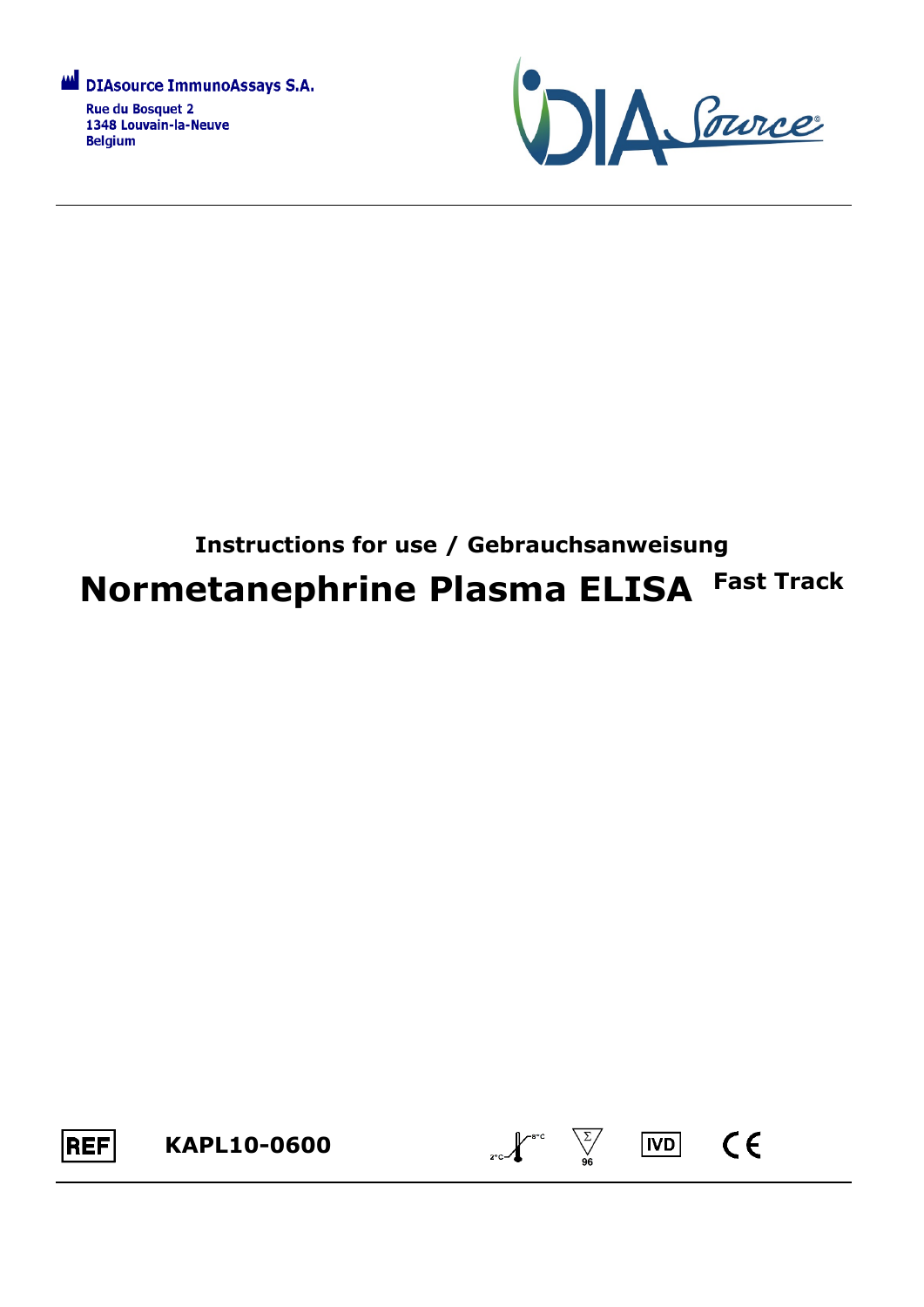## **Table of contents**

| 1.    | Introduction                                              | $\overline{4}$ |
|-------|-----------------------------------------------------------|----------------|
| 1.1   | Intended use and principle of the test                    | $\overline{4}$ |
| 1.2   | Clinical application                                      | $\overline{4}$ |
| 2.    | Procedural cautions, guidelines, warnings and limitations | $\overline{4}$ |
| 2.1   | Procedural cautions, guidelines and warnings              | $\overline{4}$ |
| 2.2   | Limitations                                               | 5              |
| 2.2.1 | Interfering substances                                    | 5              |
| 2.2.2 | Drug interferences                                        | 5              |
| 2.2.3 | High-Dose-Hook effect                                     | 5              |
| 3.    | Storage and stability                                     | 5              |
| 4.    | Materials                                                 | 6              |
| 4.1   | Contents of the kit                                       | 6              |
| 4.2   | <b>Calibration and Controls</b>                           | $\overline{7}$ |
| 4.3   | Additional materials required but not provided in the kit | 7              |
| 4.4   | Additional equipment required but not provided in the kit | $\overline{7}$ |
| 5.    | Sample collection and storage                             | $\overline{7}$ |
| 6.    | Test procedure                                            | $\overline{7}$ |
| 6.1   | Preparation of reagents and further notes                 | 8              |
| 6.2   | Preparation of samples - Extraction                       | 8              |
| 6.3   | Normetanephrine ELISA                                     | 9              |
| 7.    | Calculation of results                                    | 9              |
| 7.1   | Expected reference value                                  | 10             |
| 7.2   | Typical standard curve                                    | 10             |
| 8.    | Controls                                                  | 10             |
| 9.    | Assay characteristics                                     | 10             |
| 9.1   | Performance data                                          | 10             |
| 9.2   | <b>Metrological Traceability</b>                          | 12             |
| 10.   | References/Literature                                     | 12             |
| 11.   | Changes                                                   | 12             |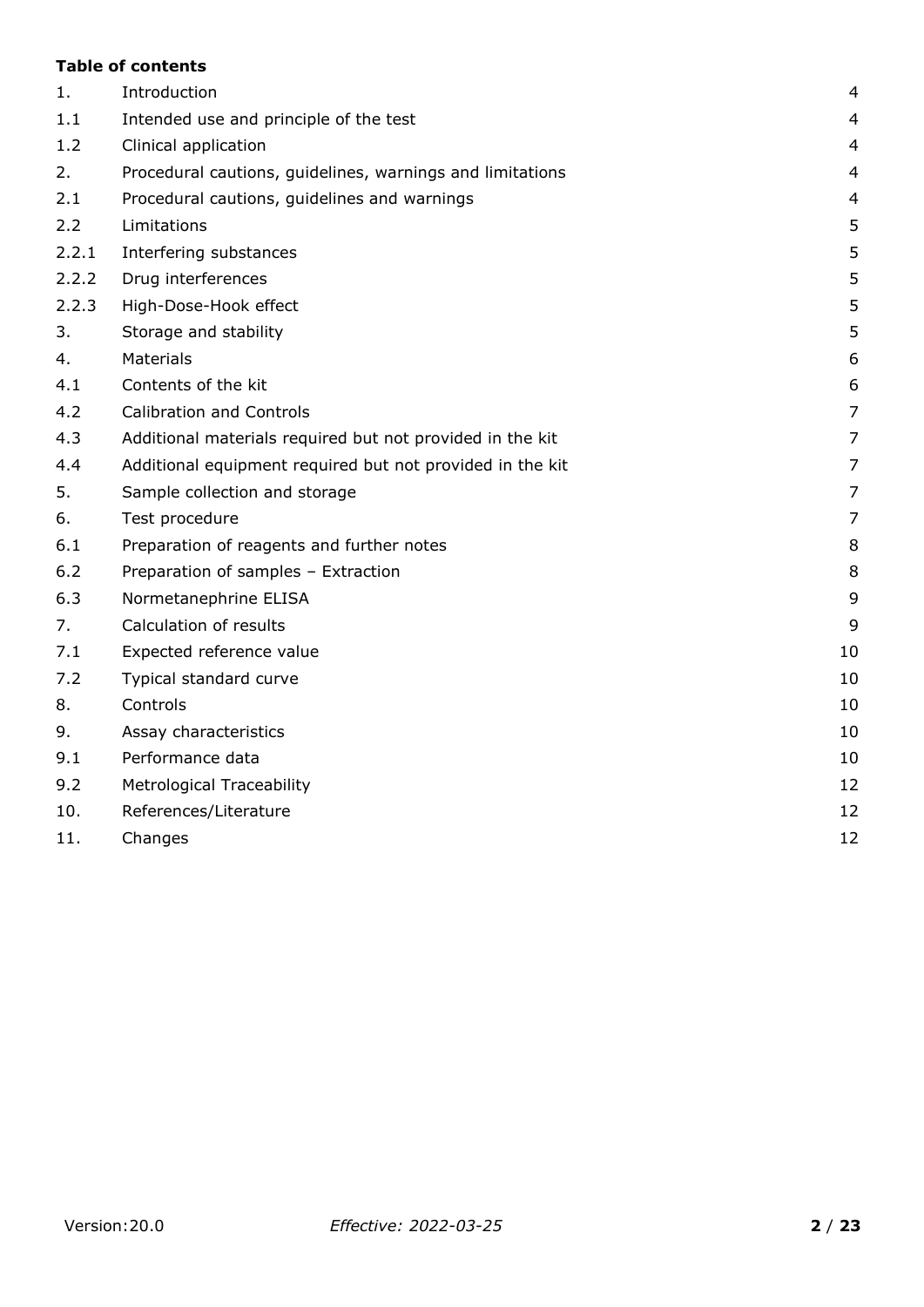# **Inhaltsverzeichnis**

| 1.    | Einleitung                                                               | 14 |
|-------|--------------------------------------------------------------------------|----|
| 1.1   | Verwendungszweck und Testprinzip                                         | 14 |
| 1.2   | Klinische Anwendung                                                      | 14 |
| 2.    | Verfahrenshinweise, Richtlinien, Warnungen und Anwendungsgrenzen         | 14 |
| 2.1   | Verfahrenshinweise, Richtlinien und Warnungen                            | 14 |
| 2.2   | Grenzen des Tests                                                        | 15 |
| 2.2.1 | Interferenzen und sachgemäßer Umgang mit Proben                          | 15 |
| 2.2.2 | Beeinflussung durch Medikamente und Nahrungsmittel                       | 16 |
| 2.2.3 | High-Dose-Hook Effekt                                                    | 16 |
| 3.    | Lagerung und Haltbarkeit                                                 | 16 |
| 4.    | Materialien                                                              | 16 |
| 4.1   | Reagenzien im Kit                                                        | 16 |
| 4.2   | Kalibratoren und Kontrollen                                              | 17 |
| 4.3   | Nicht im Kit enthaltene, aber zur Durchführung erforderliche Materialien | 17 |
| 4.4   | Nicht im Kit enthaltene, aber zur Durchführung erforderliche Geräte      | 17 |
| 5.    | Probenbehandlung und Lagerung                                            | 18 |
| 6.    | Testdurchführung                                                         | 18 |
| 6.1   | Vorbereitung der Reagenzien und Hinweise                                 | 18 |
| 6.2   | Probenvorbereitung/Extraktion                                            | 18 |
| 6.3   | Normetanephrin ELISA                                                     | 19 |
| 7.    | Berechnung der Ergebnisse                                                | 20 |
| 7.1   | Erwartete Referenzbereiche                                               | 20 |
| 7.2   | Typische Standardkurve                                                   | 20 |
| 8.    | Kontrollproben                                                           | 21 |
| 9.    | Assaycharakteristika                                                     | 21 |
| 9.1   | Leistungsdaten                                                           | 21 |
| 9.2   | Metrologische Rückführbarkeit                                            | 22 |
| 10.   | Referenzen/Literatur                                                     | 22 |
| 11.   | Änderungen                                                               | 23 |
|       |                                                                          |    |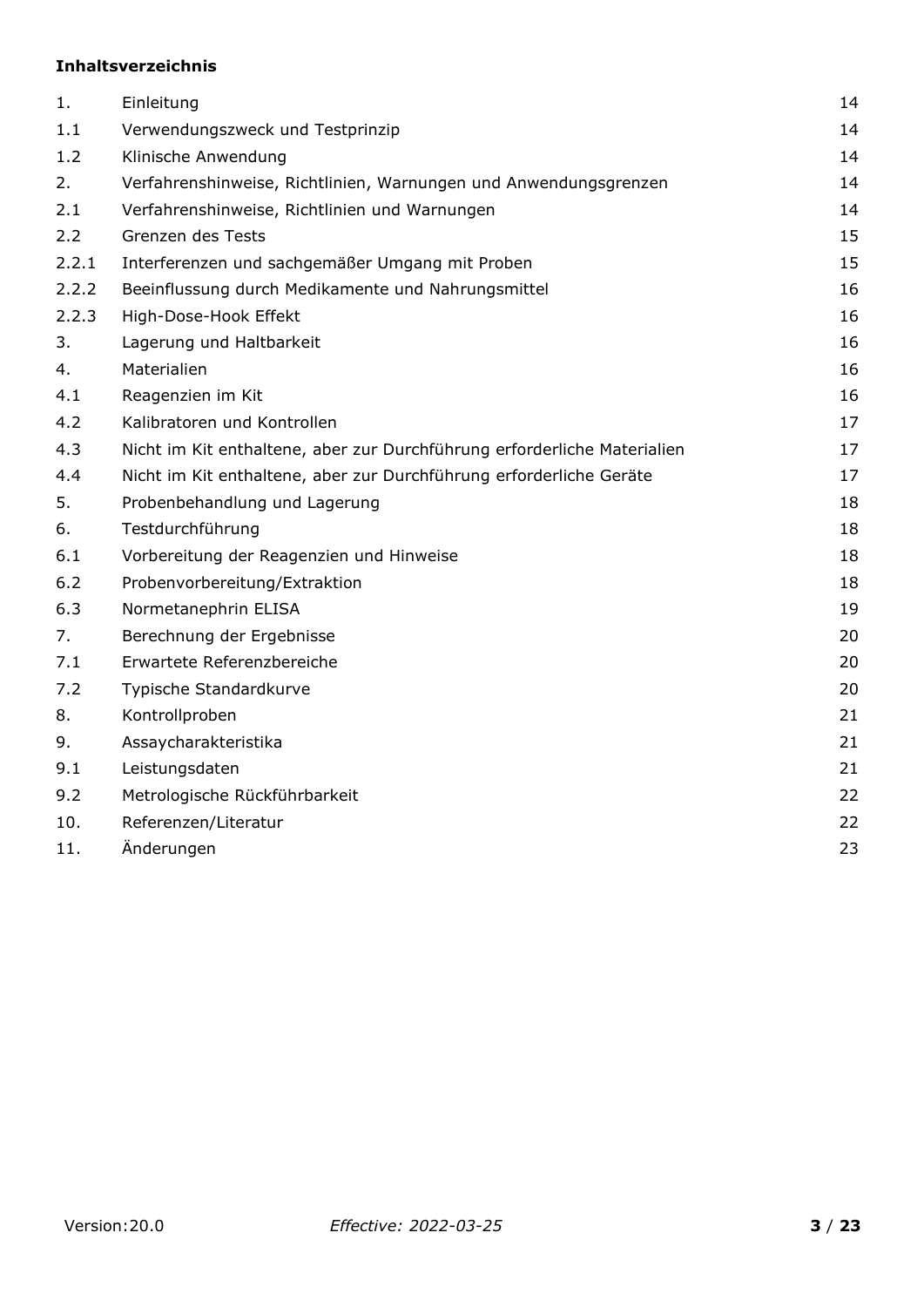#### *Related Products:*

2-MET Plasma ELISA Fast Track

Metanephrine Plasma ELISA Fast Track

## <span id="page-3-0"></span>**1. Introduction**

## <span id="page-3-1"></span>**1.1 Intended use and principle of the test**

Enzyme Immunoassay for the quantitative determination of free normetanephrine in plasma. The determination of normetanephrine helps in the detection of paragangliomas and pheochromocytomas.

Normetanephrine (normetadrenaline) is first extracted using an ion exchange matrix followed by an acylation process.

The subsequent competitive ELISA uses the microtiter plate format. The antigen is bound to the solid phase of the microtiter plate. The acylated standards, controls and samples compete with the solid phase bound analytes for a fixed number of antibody binding sites. After the system is in equilibrium, free antigen and free antigen-antibody complexes are removed by washing. The antibody bound to the solid phase is detected by an anti-rabbit IgG-peroxidase conjugate using TMB as a substrate. The reaction is monitored at 450 nm.

By means of a standard curve the normetanephrine concentrations in the samples are determined. Manual processing is recommended. The use of automatic laboratory equipment is the responsibility of the user. This IVD is for professional use only.

#### <span id="page-3-2"></span>**1.2 Clinical application**

Metanephrine and normetanephrine are the metabolites of the catecholamines epinephrine and norepinephrine, respectively [2]. Cells derived from neuroendocrine tumors (e. g., pheochromocytoma and paraganglioma) are known to produce catecholamines, which are secreted episodically via vesicles into the blood stream [3, 4]. But beside this, a small portion of the catecholamines is metabolized inside the tumor cells to the corresponding catecholamines metabolites – namely metanephrine, normetanephrine (and 3-methoxytyramine in the case of dopamine) – which are secreted at low levels continuously into the blood stream [5, 6]. Recent studies and publications have shown that the quantification of these plasma free metanephrines and plasma free normetanephrines is the most accurate biochemical marker for the clinical diagnosis of pheochromocytoma and paraganglioma in patients [6-14]. Pheochromocytoma and paraganglioma are rare neuroendocrine tumors and occur with an estimated annual incidence of  $1 - 8$  cases per 1,000,000 [11, 15].

Therapeutic consequences should never be based on laboratory results alone, even if these results are assessed in accordance with the quality criteria of the method. Any laboratory result is only a part of the total clinical picture of the patient.

Only in cases where the laboratory results are in an acceptable agreement with the overall clinical picture of the patient, it can be used for therapeutic consequences.

## <span id="page-3-3"></span>**2. Procedural cautions, guidelines, warnings and limitations**

#### <span id="page-3-4"></span>**2.1 Procedural cautions, guidelines and warnings**

- (1) This kit is intended for professional use only. Users should have a thorough understanding of this protocol for the successful use of this kit. Only the test instruction provided with the kit is valid and must be used to run the assay. Reliable performance will only be attained by strict and careful adherence to the instructions provided.
- (2) This assay was validated for a certain type of sample as indicated in Intended Use (please refer to Chapter 1). Any off-label use of this kit is in the responsibility of the user and the manufacturer cannot be held liable.
- (3) The principles of Good Laboratory Practice (GLP) must be followed.
- (4) In order to reduce exposure to potentially harmful substances, wear lab coats, disposable protective gloves and protective glasses where necessary.
- (5) If serious incidents should occur in connection with this product, they should be reported to the manufacturer and the competent national authorities.
- (6) All kit reagents and specimens should be brought to room temperature and mixed gently but thoroughly before use. For dilution or reconstitution purposes, use deionized, distilled, or ultrapure water. Avoid repeated freezing and thawing of reagents and specimens.
- (7) The microplate contains snap-off strips. Unused wells must be stored at  $2 8$  °C in the sealed foil pouch with desiccant and used in the frame provided. Microtiter strips which are removed from the frame for usage should be marked accordingly to avoid any mix-up.
- (8) Duplicate determination of sample is highly recommended.
- (9) Once the test has been started, all steps should be completed without interruption. Make sure that the required reagents, materials, and devices are prepared for use at the appropriate time.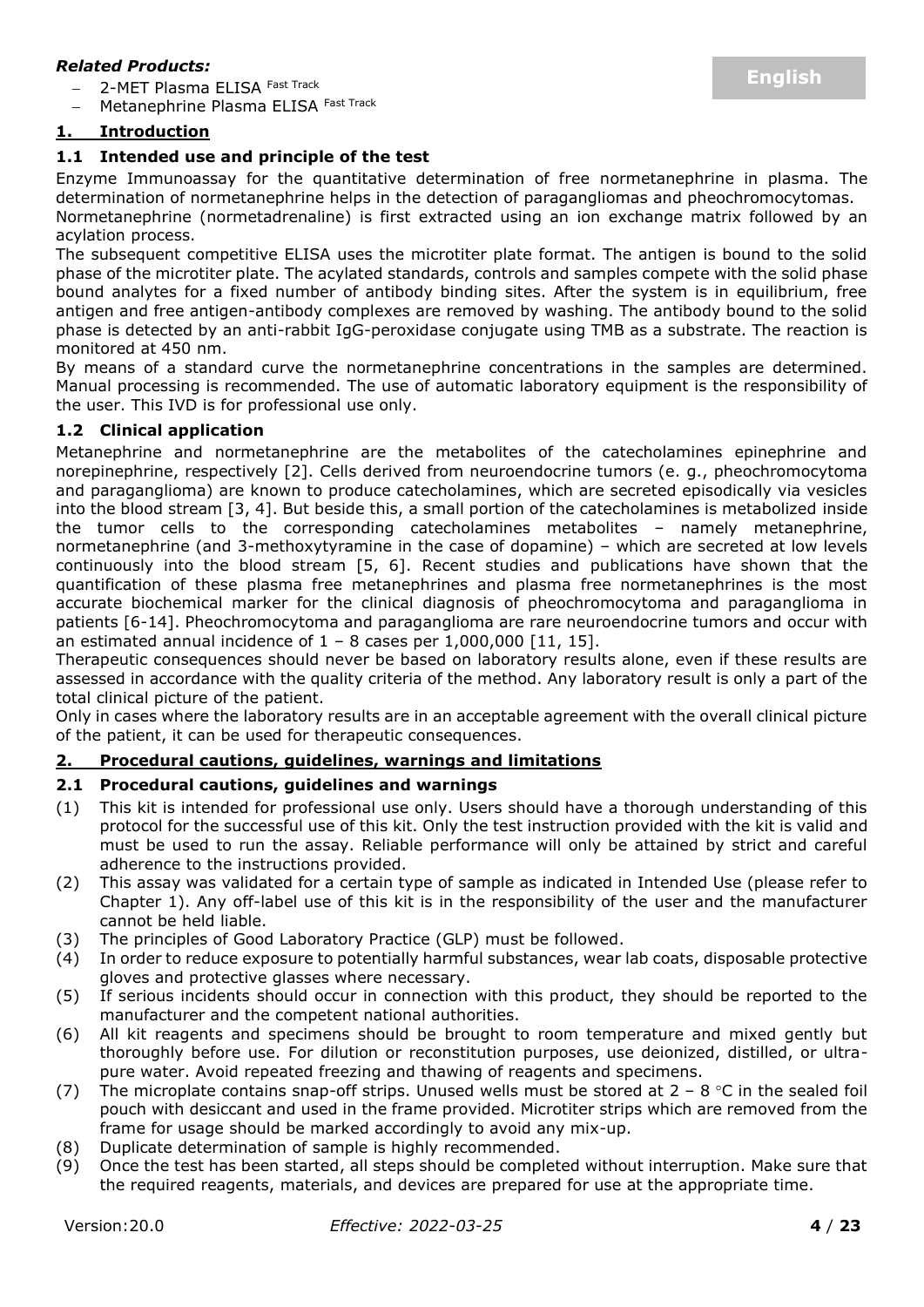- (10) Incubation times do influence the results. All wells should be handled in the same order and time intervals.
- (11) To avoid cross-contamination of reagents, use new disposable pipette tips for dispensing each reagent, sample, standard and control.
- (12) A standard curve must be established for each run.
- (13) The controls should be included in each run and fall within established confidence limits. The confidence limits are listed in the QC-Report provided with the kit.
- (14) Do not mix kit components with different lot numbers within a test and do not use reagents beyond expiry date as shown on the kit labels.
- (15) Avoid contact with Stop Solution containing 0.25 M H2SO4. It may cause skin irritation and burns. In case of contact with eyes or skin, rinse off immediately with water.
- (16) TMB substrate has an irritant effect on skin and mucosa. In case of possible contact, wash eyes with an abundant volume of water and skin with soap and abundant water.
- (17) For information about hazardous substances included in the kit please refer to Safety Data Sheet (SDS). The Safety Data Sheet for this product is made available directly on the website of the manufacturer or upon request.
- (18) Kit reagents must be regarded as hazardous waste and disposed of according to national regulations.
- (19) The expected reference values reported in this test instruction are only indicative. It is recommended that each laboratory establishes its own reference intervals.
- (20) In case of any severe damage to the test kit or components, the manufacturer has to be informed in writing, at the latest, one week after receiving the kit. Severely damaged single components must not be used for a test run. They must be stored properly until the manufacturer decides what to do with them. If it is decided that they are no longer suitable for measurements, they must be disposed of in accordance with national regulations.
- (21) Reagents of this kit which contain human serum or plasma have been tested and confirmed negative for HIV I/II, HBsAg and HCV by approved procedures. All reagents however, should be treated as potential biohazards in use and for disposal.
- (22) The results obtained with this test kit should not be taken as the sole reason for any therapeutic consequence but have to be correlated to other diagnostic tests and clinical observations.

#### <span id="page-4-0"></span>**2.2 Limitations**

Any inappropriate handling of samples or modification of this test might influence the results.

Commercially available synthetic normetanephrine is always a mixture of the D- and L-form. This has important implications if synthetic normetanephrine is used to enrich native samples. The antibody used in this kit has a specific D- and L-form recognition rate. Please contact the manufacturer for details in case synthetic normetanephrine was used to enrich native samples.

#### <span id="page-4-1"></span>**2.2.1 Interfering substances**

Samples containing precipitates or fibrin strands might cause inaccurate results.

Hemolytic samples (up to 1 mg/ml hemoglobin), icteric samples (up to 0.25 mg/ml bilirubin) and lipemic samples (up to 17 mg/ml triglycerides) have no influence on the assay results.

If the concentrations cannot be estimated and there are doubts as to whether the above limit values for hemolytic, icteric or lipemic samples are complied with, the samples should not be used in the assay.

#### <span id="page-4-2"></span>**2.2.2 Drug interferences**

Medications like antihypertensive agents, antidepressants, antipsychotics, sympathomimetics and L-DOPA can influence plasma metanephrines levels. Caffeinated beverages, nicotine, and mood-enhancing drugs can also affect plasma metanephrines levels. In addition, stress and physical strain should be avoided shortly before sampling.

#### <span id="page-4-3"></span>**2.2.3 High-Dose-Hook effect**

No hook effect was observed in this test.

#### <span id="page-4-4"></span>**3. Storage and stability**

<span id="page-4-5"></span>Store kit and reagents at  $2 - 8$  °C until expiration date. Do not use components beyond the expiry date indicated on the kit labels. Once opened, the reagents are stable for 2 months when stored at  $2 - 8$  °C. Once the resealable pouch has been opened, care should be taken to close it tightly again including the desiccant.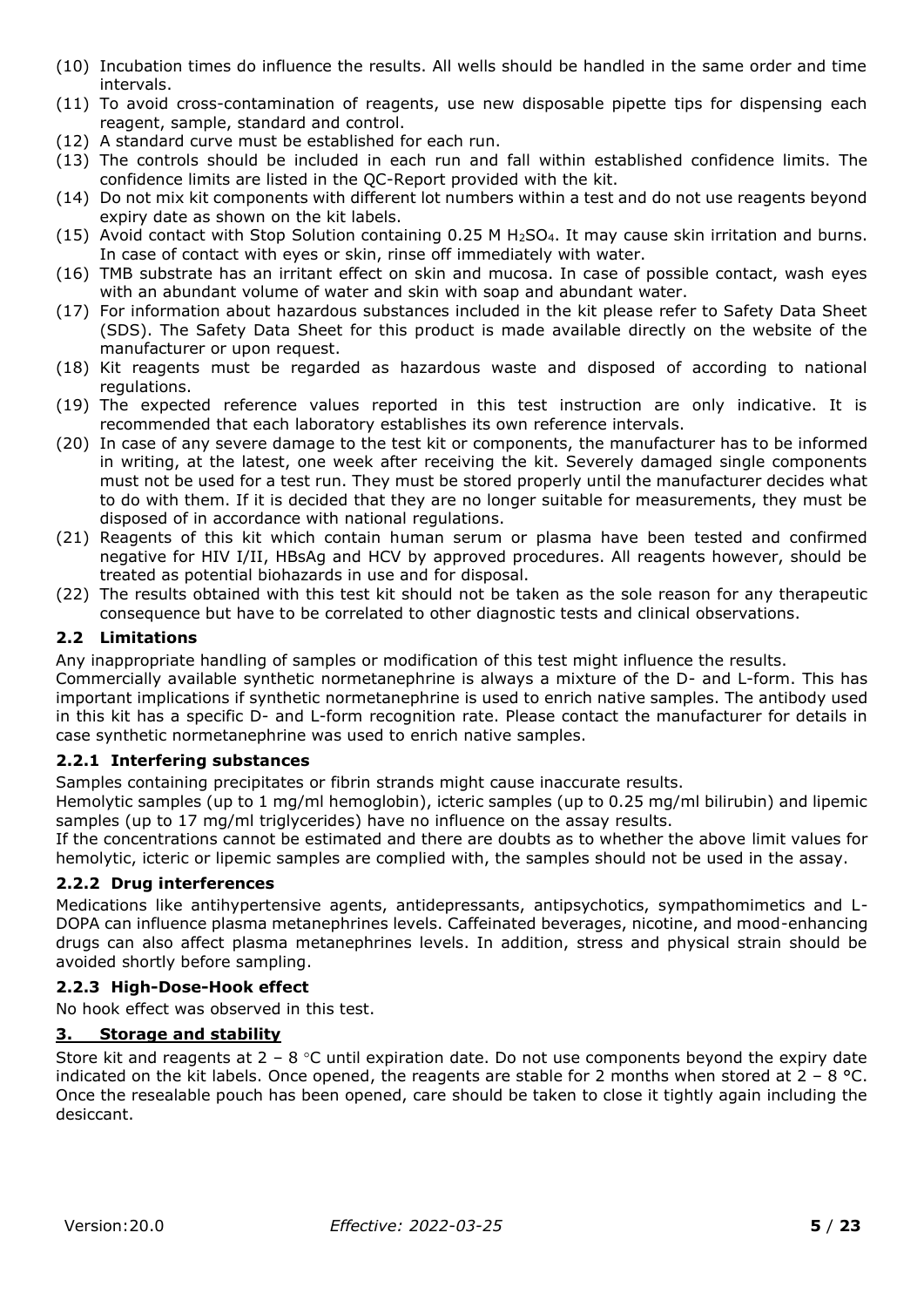# **4. Materials**

<span id="page-5-0"></span>

| 4.1 Contents of the kit    |                                                     |                                                                                   |  |  |  |
|----------------------------|-----------------------------------------------------|-----------------------------------------------------------------------------------|--|--|--|
| <b>BA D-0090</b>           | <b>FOILS</b><br><b>Adhesive Foil - ready to use</b> |                                                                                   |  |  |  |
| Content:                   | Adhesive foils in a resealable pouch                |                                                                                   |  |  |  |
| Volume:                    | $1 \times 4$ foils                                  |                                                                                   |  |  |  |
| <b>BA E-0030</b>           | <b>WASH-CONC 50x</b>                                | Wash Buffer Concentrate - concentrated 50x                                        |  |  |  |
| Content:                   |                                                     | Buffer with a non-ionic detergent and physiological pH                            |  |  |  |
| Volume:                    | $1 \times 20$ ml/vial, purple cap                   |                                                                                   |  |  |  |
| <b>BA E-0040</b>           | <b>CONJUGAT</b>                                     | <b>Enzyme Conjugate</b> - ready to use                                            |  |  |  |
| Content:                   |                                                     | Goat anti-rabbit immunoglobulins conjugated with peroxidase                       |  |  |  |
| Volume:                    | $1 \times 12$ ml/vial, red cap                      |                                                                                   |  |  |  |
| Description:               | Species is goat                                     |                                                                                   |  |  |  |
| <b>BA E-0055</b>           | <b>SUBSTRATE</b>                                    | <b>Substrate</b> - ready to use                                                   |  |  |  |
| Content:                   | hydrogen peroxide                                   | Chromogenic substrate containing tetramethylbenzidine, substrate buffer and       |  |  |  |
| Volume:                    | $1 \times 12$ ml/vial, black cap                    |                                                                                   |  |  |  |
| <b>BA E-0080</b>           | <b>STOP-SOLN</b>                                    | Stop Solution - ready to use                                                      |  |  |  |
| Content:                   | 0.25 M sulfuric acid                                |                                                                                   |  |  |  |
| Volume:                    | $1 \times 12$ ml/vial, grey cap                     |                                                                                   |  |  |  |
| Hazards<br>identification: |                                                     |                                                                                   |  |  |  |
|                            | H290 May be corrosive to metals.                    |                                                                                   |  |  |  |
| <b>BA E-0231</b>           | <b>Ш</b> NAD NMN                                    | Normetanephrine Microtiter Strips - ready to use                                  |  |  |  |
| Content:                   | with desiccant                                      | 1 x 96 well (12x8) antigen precoated microwell plate in a resealable yellow pouch |  |  |  |
| <b>BA E-8210</b>           | <b>NMN-AS</b>                                       | Normetanephrine Antiserum - ready to use                                          |  |  |  |
| Content:                   | preservative, yellow coloured                       | Rabbit anti-normetanephrine antibody in buffer with proteins and non-mercury      |  |  |  |
| Volume:                    | $1 \times 6$ ml/vial, yellow cap                    |                                                                                   |  |  |  |
| Description:               |                                                     | Species of antibody is rabbit, species of protein in buffer is bovine             |  |  |  |
| <b>BA E-8327</b>           | <b>ADJUST-BUFF</b>                                  | Adjustment Buffer - ready to use                                                  |  |  |  |
| Content:                   | Tris-Buffer                                         |                                                                                   |  |  |  |
| Volume:                    | $1 \times 10$ ml/vial, yellow cap                   |                                                                                   |  |  |  |
| <b>BA R-8312</b>           | <b>ACYL-CONC</b>                                    | Acylation Concentrate - concentrated                                              |  |  |  |
| Content:                   | Acylation reagent in DMSO                           |                                                                                   |  |  |  |
| Volume:                    | $1 \times 1.5$ ml/vial, white cap                   |                                                                                   |  |  |  |
| Hazards<br>identification: |                                                     |                                                                                   |  |  |  |
|                            | H302 Harmful if swallowed.                          |                                                                                   |  |  |  |
|                            | H319 Causes serious eye irritation.                 |                                                                                   |  |  |  |
|                            | H335 May cause respiratory irritation.              |                                                                                   |  |  |  |
| <b>BA R-8313</b>           | <b>ASSAY-BUFF</b>                                   | <b>Assay Buffer</b> - ready to use                                                |  |  |  |
| Content:                   | 25% organic solvent                                 |                                                                                   |  |  |  |
| Volume:                    | $1 \times 30$ ml/vial, orange cap                   |                                                                                   |  |  |  |
| <b>BA R-8318</b>           | <b>EXTRACT-PLATE 96</b>                             | <b>Extraction Plate - ready to use</b>                                            |  |  |  |
| Content:                   |                                                     | 1 x 96 well plate, precoated with ion-exchanger in a resealable pouch             |  |  |  |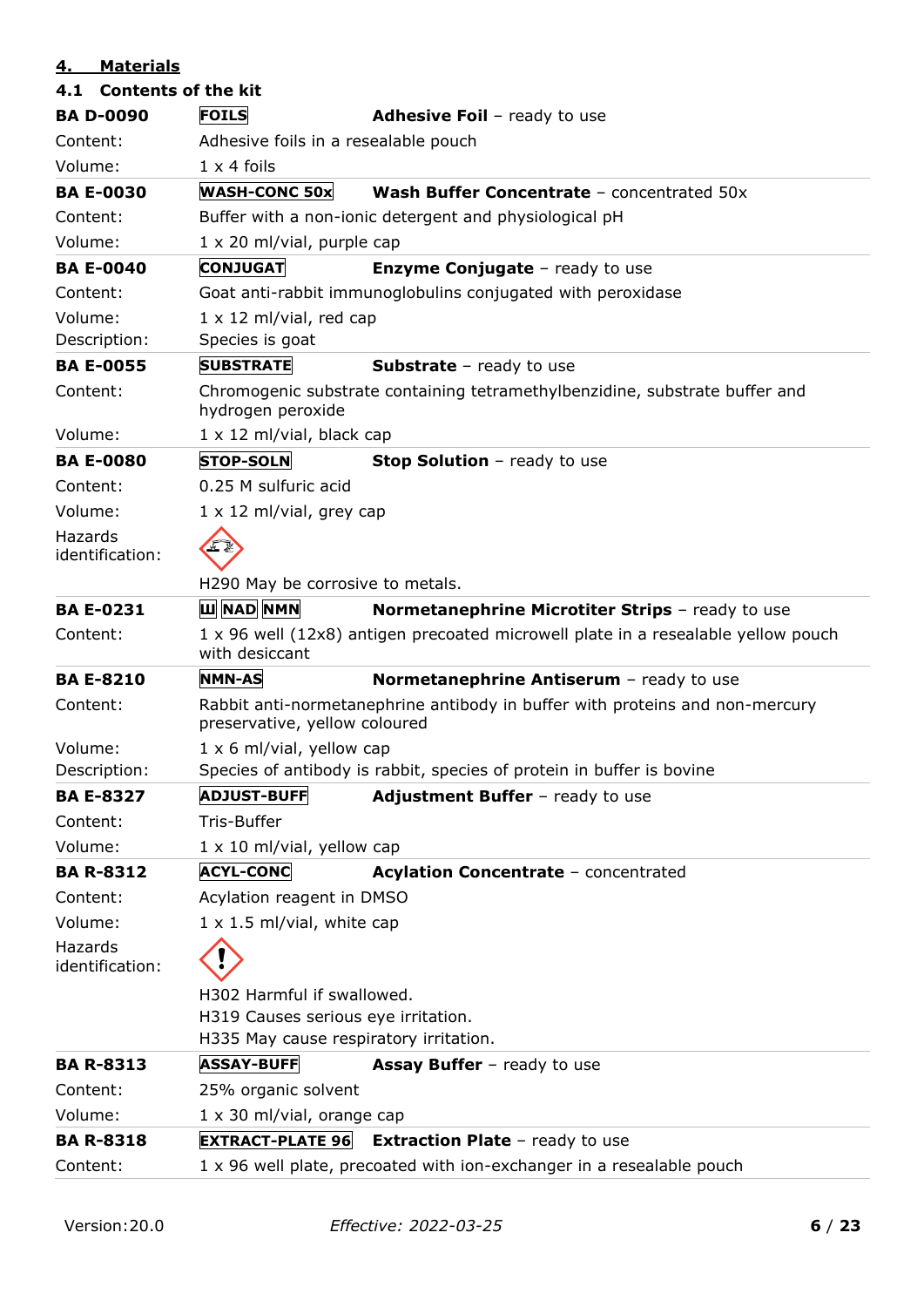| <b>BA R-8325</b> | CLEAN-CONC 25X                   | <b>Cleaning Concentrate - concentrated 25x</b>    |  |  |  |  |
|------------------|----------------------------------|---------------------------------------------------|--|--|--|--|
| Content:         |                                  | Buffer with sodium acetate                        |  |  |  |  |
| Volume:          | $1 \times 20$ ml/vial, brown cap |                                                   |  |  |  |  |
| <b>BA R-8326</b> | <b>ELUTION-BUFF</b>              | <b>Elution Buffer</b> - ready to use              |  |  |  |  |
| Content:         |                                  | 0.1 M sodium hydroxide, dark purple coloured      |  |  |  |  |
| Volume:          | $1 \times 14$ ml/vial, green cap |                                                   |  |  |  |  |
| <b>BA R-8828</b> | <b>EQUA-REAG</b>                 | <b>Equalizing Reagent</b> - ready to use          |  |  |  |  |
| Content:         |                                  | Human serum, negative for HIV I/II, HBsAg and HCV |  |  |  |  |
| Volume:          | $1 \times 14$ ml/vial, white cap |                                                   |  |  |  |  |
| Description:     | Species is human                 |                                                   |  |  |  |  |

## <span id="page-6-0"></span>**4.2 Calibration and Controls**

#### **Standards and Controls** – ready to use

| Cat. no.         | <b>Component</b>  | Colour/<br>Cap | <b>Concentration</b><br>[pg/ml]<br><b>NMN</b> | Concentration<br>[pmol/l]<br><b>NMN</b> | Volume/<br><b>Vial</b> |
|------------------|-------------------|----------------|-----------------------------------------------|-----------------------------------------|------------------------|
| <b>BA E-8301</b> | <b>STANDARD A</b> | white          | 0                                             | 0                                       | 4 ml                   |
| <b>BA E-8302</b> | <b>STANDARD B</b> | yellow         | 72                                            | 393                                     | 4 ml                   |
| <b>BA E-8303</b> | <b>STANDARD C</b> | orange         | 240                                           | 1310                                    | 4 ml                   |
| <b>BA E-8304</b> | <b>STANDARD D</b> | blue           | 720                                           | 3931                                    | 4 ml                   |
| <b>BA E-8305</b> | <b>STANDARD E</b> | grey           | 2400                                          | 13104                                   | 4 ml                   |
| <b>BA E-8306</b> | <b>STANDARD F</b> | black          | 7200                                          | 39312                                   | 4 ml                   |
| <b>BA E-8351</b> | <b>CONTROL 1</b>  | green          | Refer to QC-Report for expected value         |                                         | 4 ml                   |
| <b>BA E-8352</b> | <b>CONTROL 2</b>  | red            | and acceptable range!                         |                                         | 4 ml                   |

Conversion: normetanephrine [pg/ml] x 5.46 = normetanephrine [pmol/l]

Content: Acidic buffer with non-mercury stabilizer, spiked with a defined quantity of metanephrine and normetanephrine.

#### <span id="page-6-1"></span>**4.3 Additional materials required but not provided in the kit**

- − Absorbent material (paper towel)
- − Water (deionized, distilled, or ultra-pure)

#### <span id="page-6-2"></span>**4.4 Additional equipment required but not provided in the kit**

- − Calibrated precision pipettes to dispense volumes between 20 350 µl; 3 ml
- − Microtiter plate washing device (manual, semi-automated or automated)
- − ELISA reader capable of reading absorbance at 450 nm and if possible 620 650 nm
- − Microtiter plate shaker (shaking amplitude 3 mm; approx. 600 rpm)
- − Vortex mixer

# <span id="page-6-3"></span>**5. Sample collection and storage**

# **EDTA- or Heparin-Plasma**

Whole blood should be collected into centrifuge tubes (Monovette or Vacuette) containing EDTA or heparin as anti-coagulant and centrifuged (according to manufacturer's instructions) immediately after collection. When in doubt, it is recommended that hemolytic, icteric, and lipemic samples not be used in the assay (see 2.2.1).

Storage: up to 3 days at  $2 - 8$  °C, for longer period (up to 6 months) at -20 °C. Repeated freezing and thawing should be avoided.

#### <span id="page-6-4"></span>**6. Test procedure**

Allow all reagents and samples to reach room temperature and mix thoroughly by gentle inversion before use. Number the Extraction Plate and microwell plates (Microtiter Strips which are removed from the frame for usage should be marked accordingly to avoid any mix-up). Duplicate determinations are recommended.

The binding of the antisera and of the enzyme conjugate and the activity of the enzyme are temperature dependent. The higher the temperature, the higher the absorption values will be. Varying incubation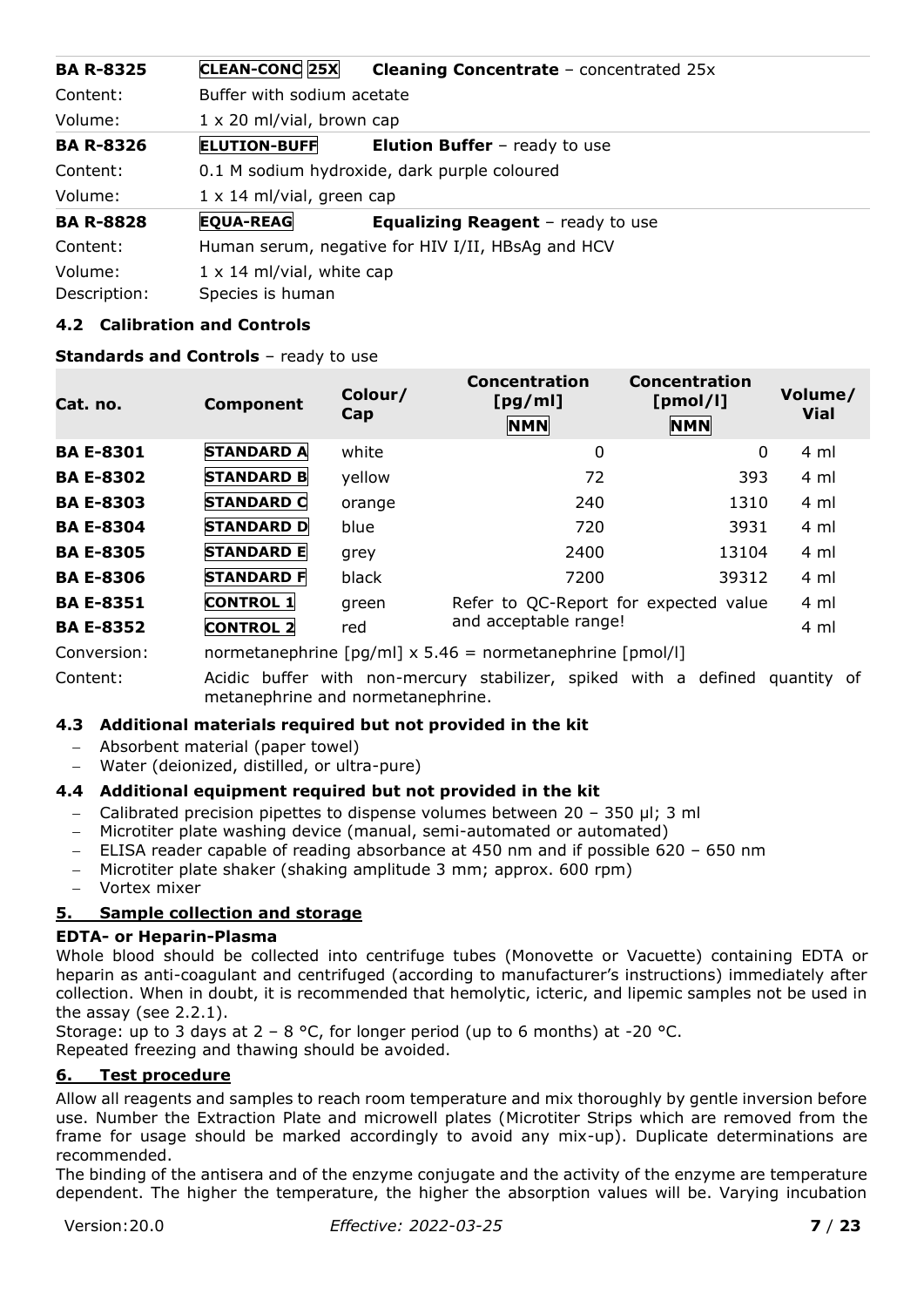times will have similar influences on the absorbance. The optimal temperature during the Enzyme Immunoassay is between 20 – 25 °C.

If the product is prepared in parts, unused wells in Reaction and Extraction Plates should be covered to avoid contamination. After preparation, the used wells must be labeled to prevent double use.

During the overnight incubation at  $2 - 8$  °C with the antiserum, the temperature should be uniform all over the ELISA plate to avoid any drift and edge-effect.

 $\mathbin{\perp\!\!\!\perp}$ The use of a microtiter plate shaker with the following specifications is mandatory: shaking amplitude *3 mm; approx. 600 rpm. Shaking with differing settings might influence the results.*

## <span id="page-7-0"></span>**6.1 Preparation of reagents and further notes**

#### **Wash Buffer**

Dilute the 20 ml Wash Buffer Concentrate **WASH-CONC 50X** with water to a final volume of 1000 ml. Storage: 2 months at 2 – 8 °C

## **Cleaning Buffer**

Dilute the 20 ml Cleaning Concentrate **CLEAN-CONC 25X** with water to a final volume of 500 ml. Storage: 2 months at 2 – 8 °C

## **Acylation Solution**

As the Acylation Solution is only **stable for a maximum of 3 minutes,** it should not be prepared before starting the assay. Therefore, its preparation is described in the protocol in chapter 6.3, step 3. Discard after use!

#### **Normetanephrine Microtiter Strips**

In rare cases residues of the blocking and stabilizing reagent can be seen in the wells as small, white dots or lines. These residues do not influence the quality of the product.

#### **Extraction Plate**

In rare cases residues of the cation exchanger can be seen in the wells as small, black dots or lines. These residues do not influence the quality of the product.

#### <span id="page-7-1"></span>**6.2 Preparation of samples – Extraction**

The following extraction procedure can be run with 200 ul or 250 ul of plasma sample.

The procedure for 250 µl plasma is highlighted in grey and italicised and may be used in case higher supernatant volumes for pipetting to the subsequent ELISA are preferred.

The ELISA procedure itself is not affected by this alternative protocol.

- **1.** Pipette **20 µl** of **standards** and **controls** into the respective wells of the **EXTRACT-PLATE 96.** *Alternatively pipette 25 µl of standards and controls.*
- **2.** Add **20 µl STANDARD A** to all wells intended for the **plasma samples**.

# *Alternatively add 25 µl* **STANDARD A***.*

**3.** Add **200 μl** of **EQUA-REAG** to the wells with **standards and controls.**

#### *Alternatively add 250 µl of* **EQUA-REAG**.

**4.** Pipette **200 μl** of **plasma samples** to the respective wells.

#### *Alternatively pipette 250 µl of plasma samples.*

- **5.** Incubate plate **for 2 h** at **RT** (20 25 °C) on a **shaker** (approx. 600 rpm).
- **6.** Empty plate and blot dry by tapping the inverted plate on absorbent material.
- **7.** Pipette **250 µl** of **ASSAY-BUFF** into all wells. Incubate the plate for **5 min** at **RT** (20 25 °C) on a **shaker** (approx. 600 rpm). Empty plate and blot dry by tapping the inverted plate on absorbent material.
- **8.** Wash the plate **3 times** by adding **350 µl** of **Cleaning Buffer**, **discarding** the content and **blotting dry each time** by tapping the inverted plate on absorbent material.

#### **9.** Pipette **100 µl** of **ELUTION-BUFF** into all wells.

# *Alternatively pipette 125 µl of* **ELUTION-BUFF.**

*Please note: the colour changes caused by the elution buffer can vary between standards and samples.*

**10.** Cover plate with **FOIL**. Incubate **15 min** at **RT** (20 – 25 °C) on a **shaker** (approx. 600 rpm). Remove the **FOIL**.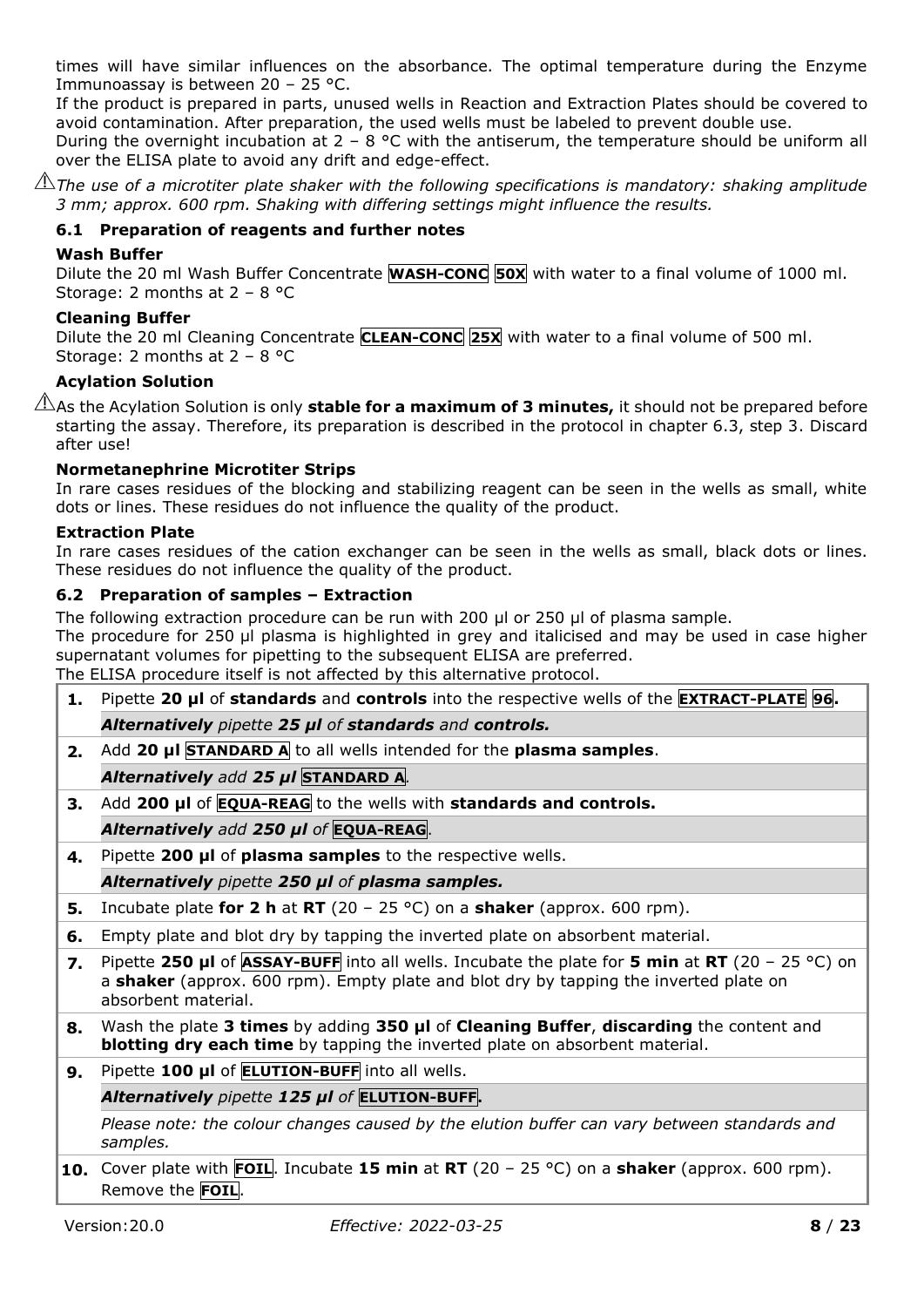#### *Do not decant the supernatant thereafter!*  $\triangle$ The following volume of the supernatant is needed for the subsequent ELISA:

# **Normetanephrine 25 µl**

## <span id="page-8-0"></span>**6.3 Normetanephrine ELISA**

- **1.** Pipette **25 µl** of **ADJUST-BUFF** into all wells of the **Normetanephrine Microtiter Strips Ш NAD NMN**.
- **2.** Pipette **25 µl** of the extracted **standards, controls and samples** into the respective wells. *Please hold the Extraction Plate at a slight angle in order to facilitate this pipetting step.*
- **3.** Preparation of **Acylation Solution**: Pipette **80 µl ACYL-CONC** to **3 ml water** and mix thoroughly
- **4.** Pipette **25 µl** of the freshly prepared **Acylation Solution** into all wells.
- **5.** Incubate for **15 min** at **RT** (20 25 °C) on a **shaker** (approx. 600 rpm).
- **6.** Pipette **50 µl** of the **Normetanephrine Antiserum NMN-AS** into all wells.
- **7.** Cover the plate with **Adhesive Foil**, shake for **1 min** at **RT** (20 25 °C) on a **shaker** and incubate for **15 – 20 h** (overnight) at **2 – 8 °C** without shaking.
- **8.** Remove the foil. Discard or aspirate the contents of the wells. Wash the plate **4 times** by adding **300 µl** of **Wash Buffer, discarding** the content and **blotting dry each time** by tapping the inverted plate on absorbent material.

**9.** Pipette **100 µl** of the **CONJUGATE** into all wells.

**10.** Incubate for **30 min** at **RT** (20 – 25 °C) on a **shaker** (approx. 600 rpm).

- **11.** Discard or aspirate the contents of the wells. Wash the plate **4 times** by adding **300 µl** of **Wash Buffer, discarding** the content and **blotting dry each time** by tapping the inverted plate on absorbent material.
- **12.** Pipette **100 µl** of the **SUBSTRATE** into all wells and incubate for **20 – 30 min** at **RT** (20 25 °C) on a **shaker** (approx. 600 rpm). *Avoid exposure to direct sunlight!*
- **13.** Add **100 µl** of the **STOP-SOLN** to all wells and shake the microtiter plate shortly.
- **14. Read** the absorbance of the solution in the wells within 10 min, using a microplate reader set to **450 nm** (if available a reference wavelength between 620 nm and 650 nm is recommended).

# <span id="page-8-1"></span>**7. Calculation of results**

|                        | Normetanephrine   |
|------------------------|-------------------|
| <b>Measuring range</b> | 22.8 - 7200 pg/ml |

The standard curve is obtained by plotting the absorbance readings (calculate the mean absorbance) of the standards (linear, y-axis) against the corresponding standard concentrations (logarithmic, x-axis) using a concentration of 0.001 pg/ml for Standard A (this alignment is mandatory because of the logarithmic presentation of the data).

Use non-linear regression for curve fitting (e. g. 4-parameter, marquardt).

*This assay is a competitive assay. This means: the OD-values are decreasing with increasing concentrations of the analyte. OD-values found below the standard curve correspond to high concentrations of the analyte in the sample and have to be reported as being positive.*

The concentrations of the **samples and controls** can be read directly from the standard curve.

Samples found with concentrations higher than the highest standard (Standard F) should be diluted accordingly with the included Equalizing Reagent **EQUA-REAG** and have to be re-assayed.

# **Conversion:**

<span id="page-8-2"></span>normetanephrine  $\lceil pq/ml \times 5.46 =$  normetanephrine  $\lceil pmol/l \rceil$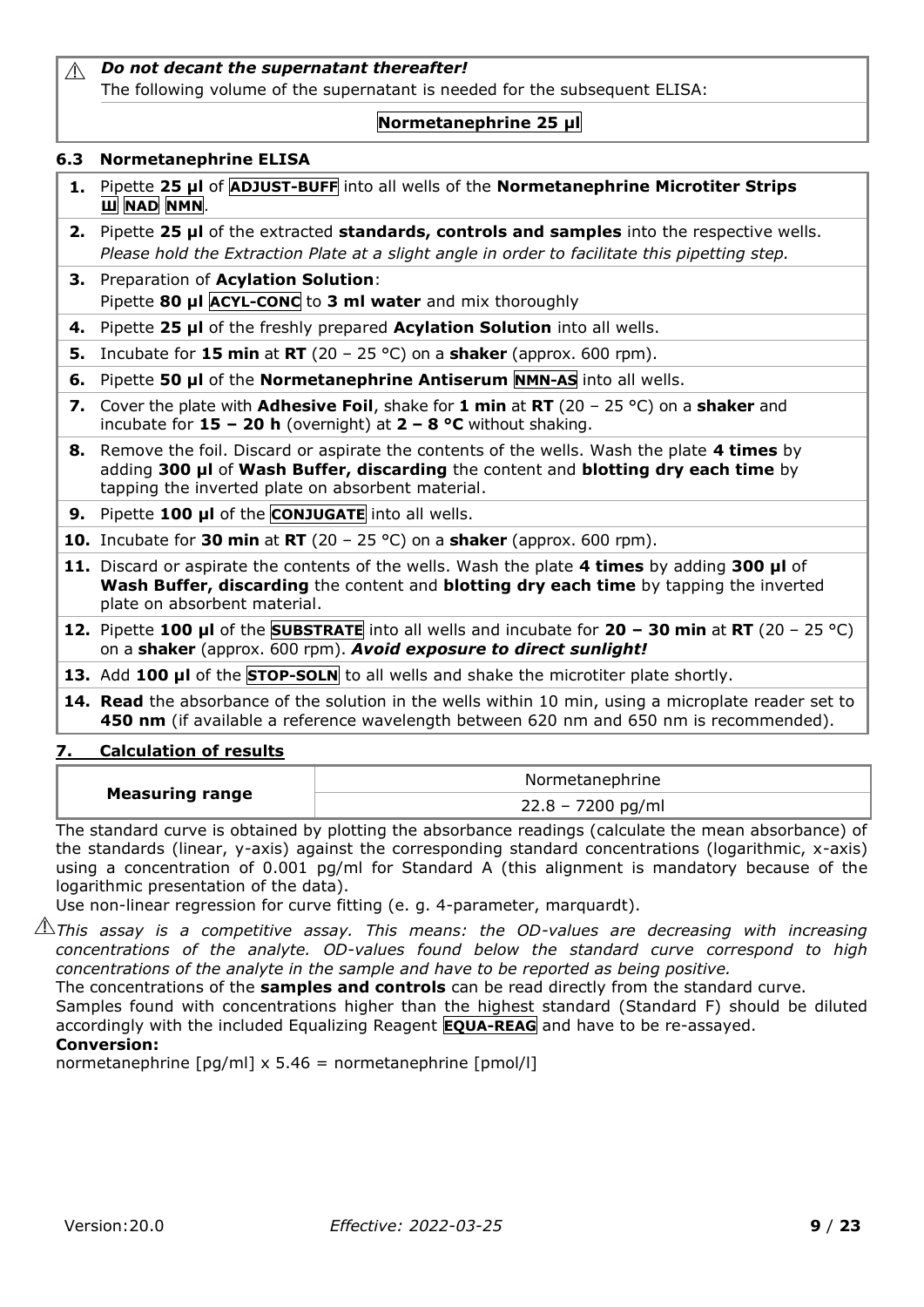# **7.1 Expected reference value**

The expected reference values indicated below are based on method comparison studies to LC-MS/MS [3] with blood samples taken in the sitting position.

|                                | Normetanephrine    |
|--------------------------------|--------------------|
| expected reference value (ULN) | $< 216$ pg/ml      |
| typical pathological range     | up to $8500$ pg/ml |

For the interpretation of the results, a grey area has to be considered. This grey area does not depend on the methodology used and is reflected in a slight to mediate increase in metanephrine and normetanephrine up to 4 times the upper cut-off (Eisenhofer et al. 2003). Approx. 20% of the tumors are found in this grey area, especially in the case of the Hereditary Syndrome, incidental tumors and in sporadic cases of pheochromocytomas with a diameter less than 1 cm.

In case of a result in the grey area, it is recommended to collect a new sample together with an anamnesis concerning especially influences like the medication and age of the patient.

## <span id="page-9-0"></span>**7.2 Typical standard curve**

*Example, do not use for calculation!* 



#### <span id="page-9-1"></span>**8. Controls**

The confidence limits of the kit controls are indicated on the QC-Report.

It is recommended to use control samples according to national regulations. Use controls at both normal and pathological levels. Control samples should fall within established confidence limits (please refer to limitations chapter 2.2).

#### <span id="page-9-2"></span>**9. Assay characteristics**

#### <span id="page-9-3"></span>**9.1 Performance data**

| <b>Analytical Sensitivity</b> |                 |  |  |  |
|-------------------------------|-----------------|--|--|--|
|                               | Normetanephrine |  |  |  |
| Limit of Blank (LOB)          | $11.7$ pg/ml    |  |  |  |
| Limit of Detection (LOD)      | $17.9$ pg/ml    |  |  |  |
| Limit of Quantification (LOQ) | $22.8$ pg/ml    |  |  |  |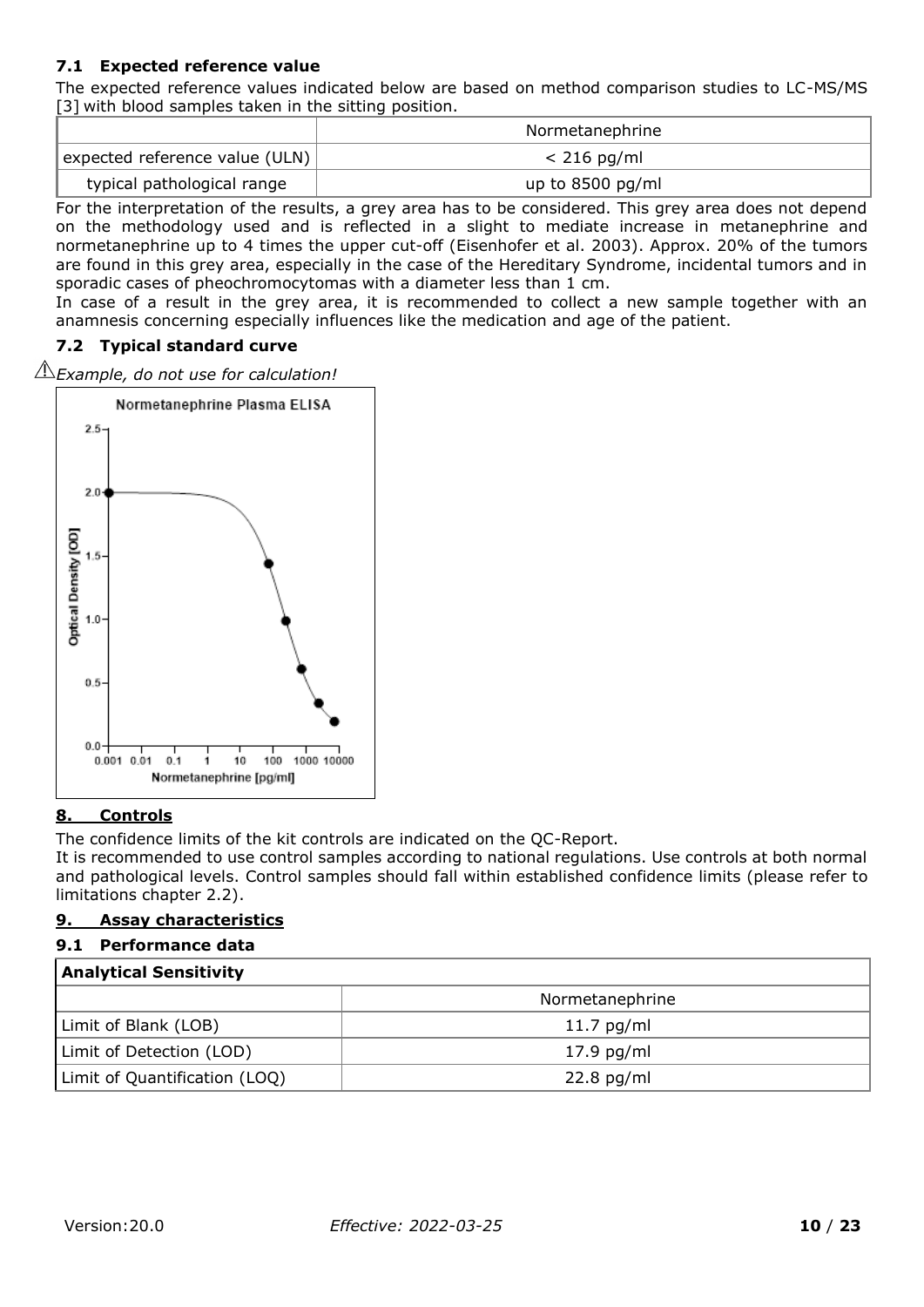| <b>Analytical Specificity (Cross Reactivity)</b> |                             |  |  |  |
|--------------------------------------------------|-----------------------------|--|--|--|
|                                                  | <b>Cross Reactivity [%]</b> |  |  |  |
| <b>Substance</b>                                 | Normetanephrine             |  |  |  |
| Metanephrine                                     | 0.72                        |  |  |  |
| Normetanephrine                                  | 100                         |  |  |  |
| 3-Methoxytyramin                                 | $6.5*$                      |  |  |  |
| Adrenaline                                       | < 0.01                      |  |  |  |
| Noradrenaline                                    | ${}< 0.01$                  |  |  |  |
| Dopamin                                          | < 0.01                      |  |  |  |
| Vanillic mandelic acid                           | < 0.01                      |  |  |  |
| Homovanillic acid                                | < 0.01                      |  |  |  |
| L-DOPA                                           | ${}< 0.01$                  |  |  |  |
| L-Tyrosin                                        | < 0.01                      |  |  |  |
| Tyramine                                         | < 0.01                      |  |  |  |
| Acetaminophen                                    | < 0.01                      |  |  |  |

\*Normetanephrine concentrations are not influenced by 3-methoxytyramine in case of normal 3 methoxytyramine concentrations. Only very high 3-methoxytyramine concentrations found in rare cases of exclusively dopamine secreting tumours can cause false positive results.

| <b>Precision</b> |                |                 |        |                    |        |                 |        |  |
|------------------|----------------|-----------------|--------|--------------------|--------|-----------------|--------|--|
| Intra-Assay      |                |                 |        | <b>Inter-Assay</b> |        |                 |        |  |
|                  | Sample         | Mean<br>[pg/ml] | CV [%] |                    | Sample | Mean<br>[pg/ml] | CV [%] |  |
| Normetanephrine  |                | 149             | 9.5    | Normetanephrine    |        | 156             | 10.6   |  |
|                  | 2              | 282             | 9.1    |                    | າ      | 287             | 5.0    |  |
|                  |                | 734             | 8.2    |                    |        | 769             | 5.1    |  |
|                  | $\overline{4}$ | 1956            | 10.5   |                    | 4      | 1949            | 5.9    |  |

| Lot-to-Lot                   |        |                       |          |  |  |  |
|------------------------------|--------|-----------------------|----------|--|--|--|
|                              | Sample | Mean $\pm$ SD [pg/ml] | [%]<br>V |  |  |  |
| <sup>1</sup> Normetanephrine |        | $231 \pm 29.9$        | 13.0     |  |  |  |
| $(n=6)$                      |        | $1688 \pm 116$        | 6.9      |  |  |  |

| Recovery        |               |            |             |  |  |  |  |
|-----------------|---------------|------------|-------------|--|--|--|--|
|                 | Range [pg/ml] | Mean $[%]$ | Range [%]   |  |  |  |  |
| Normetanephrine | 77.4 – 7285   | 109        | $105 - 114$ |  |  |  |  |

| <b>Linearity</b> |                       |                            |                            |  |
|------------------|-----------------------|----------------------------|----------------------------|--|
|                  | Serial dilution up to | $\lceil 96 \rceil$<br>Mean | $\lceil % \rceil$<br>Range |  |
| Normetanephrine  | `:64                  | 98                         | $92 - 102$                 |  |

| Method Comparison: ELISA vs. LC-MS/MS [14] |                                          |  |
|--------------------------------------------|------------------------------------------|--|
| Normetanephrine                            | $y = 0.93x + 13$ ; $r^2 = 0.99$ ; n = 48 |  |
|                                            |                                          |  |

| Diagnostic Performance [3]* |                                 |                 |                                |                     |
|-----------------------------|---------------------------------|-----------------|--------------------------------|---------------------|
|                             | Diagnostic                      | Diagnostic      | Positive Predictive            | Negative Predictive |
|                             | Specificity [%]                 | Sensitivity [%] | Value (PPV) [%]                | Value (NPV) [%]     |
|                             | 92                              | 97              | 80                             | 99.                 |
| Normetanephrine             | Positive Likelihood Ratio (LR+) |                 | Negative Likelihood Ratio(LR-) |                     |
|                             | 12,1                            |                 | 0.03                           |                     |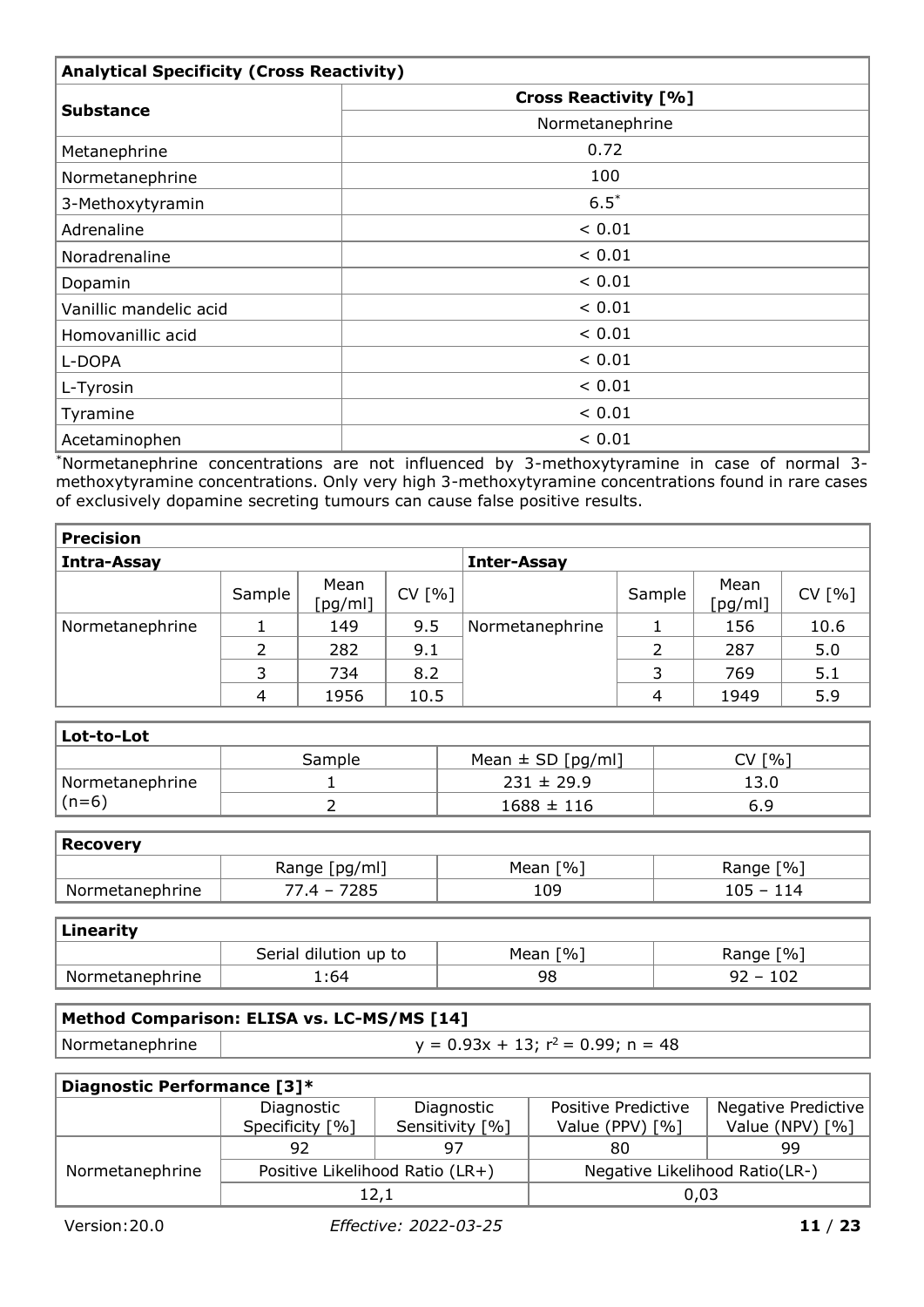\*The determination of both metanephrine and normetanephrine, using the 2-MET Plasma ELISA Fast Track KAPL10-1400, results in a better diagnostic performance (diagnostic sensitivity 100% and diagnostic specificity 96%).

#### <span id="page-11-0"></span>**9.2 Metrological Traceability**

The values assigned to the standards and controls of the Normetanephrine Plasma ELISA Fast Track are traceable to SI Units by calibrated weighing with quality-controlled analyte.

| <b>Standards and Controls</b>         |                   |  |
|---------------------------------------|-------------------|--|
|                                       | Uncertainty $[%]$ |  |
| Mormetanephrine                       | 2.0               |  |
| <b>D-MFT Plasma FI ISA Fast Track</b> |                   |  |

|              | $\rightarrow$<br>$\binom{6}{6}$ k = .<br>Expanded Uncertainty |
|--------------|---------------------------------------------------------------|
| metanephrine | 1 U.C                                                         |

\*This defines an interval about the measured result that will include the true value with a probability of 95%.

#### <span id="page-11-1"></span>**10. References/Literature**

- 1. Manz, B., et al., Development of enantioselective immunoassays for free plasma metanephrines. Ann N Y Acad Sci, 2004. 1018: p. 582-7.
- 2. Lee, S.M., et al., Development and validation of liquid chromatography-tandem mass spectrometry method for quantification of plasma metanephrines for differential diagnosis of adrenal incidentaloma. Ann Lab Med, 2015. 35(5): p. 519-22.
- 3. Peaston, R.T., et al., Performance of plasma free metanephrines measured by liquid chromatography-tandem mass spectrometry in the diagnosis of pheochromocytoma. Clin Chim Acta, 2010. 411(7-8): p. 546-52.
- 4. de Jong, W.H., et al., Dietary influences on plasma and urinary metanephrines: implications for diagnosis of catecholamine-producing tumors. J Clin Endocrinol Metab, 2009. 94(8): p. 2841-9.
- 5. Boot, C., et al., Single-centre study of the diagnostic performance of plasma metanephrines with seated sampling for the diagnosis of phaeochromocytoma/paraganglioma. Ann Clin Biochem, 2017. 54(1): p. 143- 148.
- 6. Shen, Y., et al., A simple and robust liquid chromatography tandem mass spectrometry assay for determination of plasma free metanephrines and its application to routine clinical testing for diagnosis of pheochromocytoma. Biomed Chromatogr, 2019. 33(10): p. e4622.
- 7. Anas, S.S. and S.D. Vasikaran, An audit of management of patients with borderline increased plasma-free metanephrines. Ann Clin Biochem, 2010. 47(Pt 6): p. 554-8.
- 8. Eisenhofer, G., et al., Plasma metanephrines in renal failure. Kidney Int, 2005. 67(2): p. 668-77.
- 9. Eisenhofer, G., et al., Pheochromocytoma catecholamine phenotypes and prediction of tumor size and location by use of plasma free metanephrines. Clin Chem, 2005. 51(4): p. 735-44.
- 10. Eisenhofer, G., et al., Biochemical Diagnosis of Chromaffin Cell Tumors in Patients at High and Low Risk of Disease: Plasma versus Urinary Free or Deconjugated O-Methylated Catecholamine Metabolites. Clin Chem, 2018. 64(11): p. 1646-1656.
- 11. Grouzmann, E., et al., Diagnostic accuracy of free and total metanephrines in plasma and fractionated metanephrines in urine of patients with pheochromocytoma. Eur J Endocrinol, 2010. 162(5): p. 951-60.
- 12. Pussard, E., A. Chaouch, and T. Said, Radioimmunoassay of free plasma metanephrines for the diagnosis of catecholamine-producing tumors. Clin Chem Lab Med, 2014. 52(3): p. 437-44.
- 13. Unger, N., et al., The value of immunoassays for metanephrines in the biochemical diagnosis of pheochromocytomas. Horm Metab Res, 2009. 41(9): p. 676-9.
- 14. de Jong, W.H., et al., Plasma free metanephrine measurement using automated online solid-phase extraction HPLC tandem mass spectrometry. Clin Chem, 2007. 53(9): p. 1684-93.
- 15. Mullins, F., et al., Enzyme-linked immunoassay for plasma-free metanephrines in the biochemical diagnosis of phaeochromocytoma in adults is not ideal. Clin Chem Lab Med, 2011. 50(1): p. 105-10.

<span id="page-11-2"></span>For updated literature or any other information please contact your local supplier.

The summary of safety and performance according to article 29 of regulation (EU) 2017/746 can be downloaded from the website [of](http://www.ldn.de/) DIAsource Immunoassays.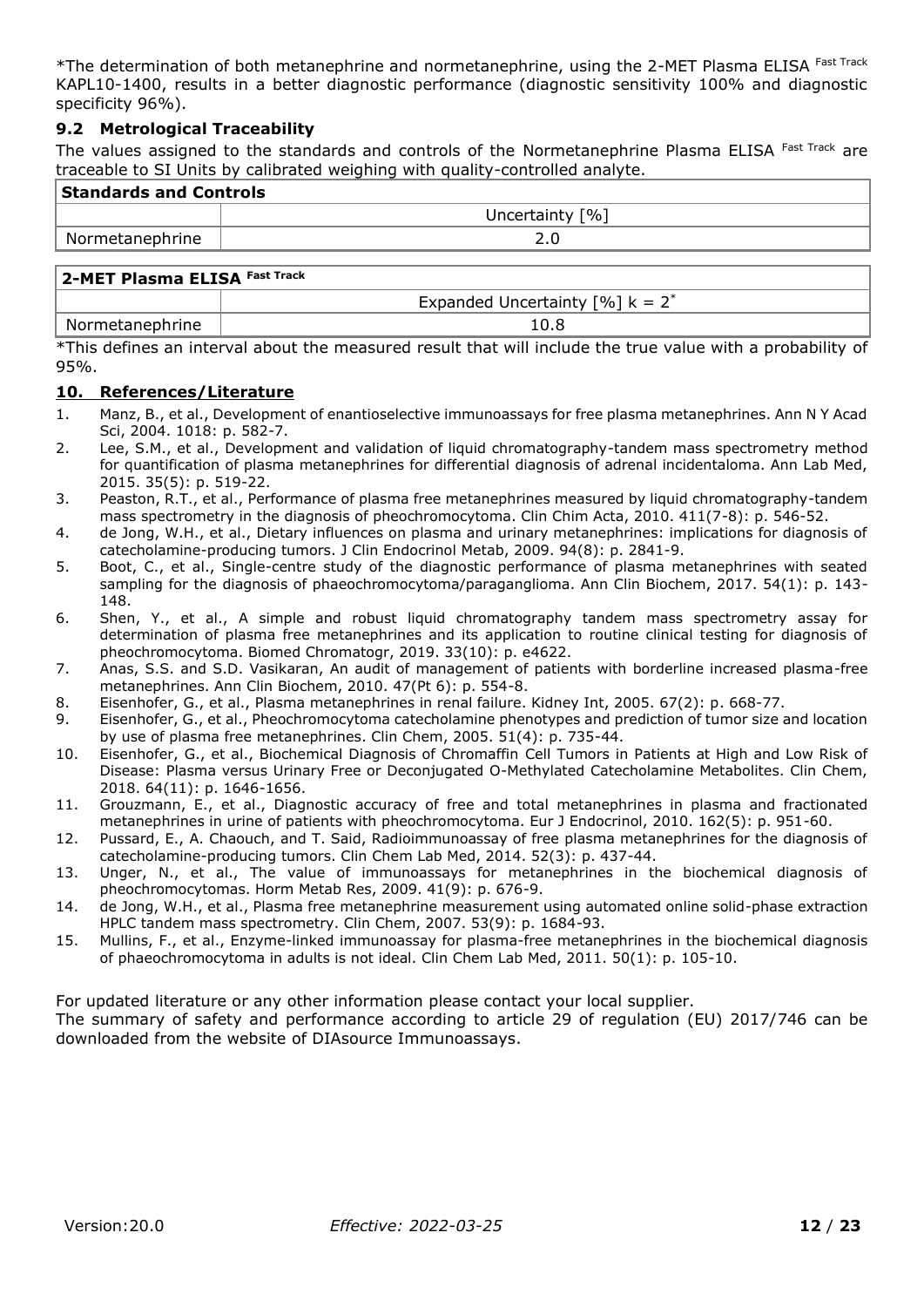## **11. Changes**

| <b>Version</b> | <b>Release Date</b> | <b>Chapter</b> | Change                                                     |
|----------------|---------------------|----------------|------------------------------------------------------------|
| 20.0           | 2022-03-25          | All            | The alternative version, 2 h at RT incubation with         |
|                |                     |                | antiserum, was removed                                     |
|                |                     |                | The IFU was revised according to the IVDR regulations<br>۰ |
|                |                     |                | (EU) 2017/746                                              |
|                |                     |                | Sample stability (chapter 5) changed                       |
|                |                     |                | Expected reference value (ULN) changed (chapter 7.1)       |
|                |                     |                | Typical pathological range was added (Chapter 7.1)         |
|                |                     |                | LOB, Lot to Lot and diagnostic performance were added to   |
|                |                     |                | the assay characteristics (chapter 9.1)                    |
|                |                     |                | Metrological traceability was added (chapter 9.2)<br>۰     |
|                |                     |                | References/Literature was updated (chapter 10)             |

#### **Symbols:**

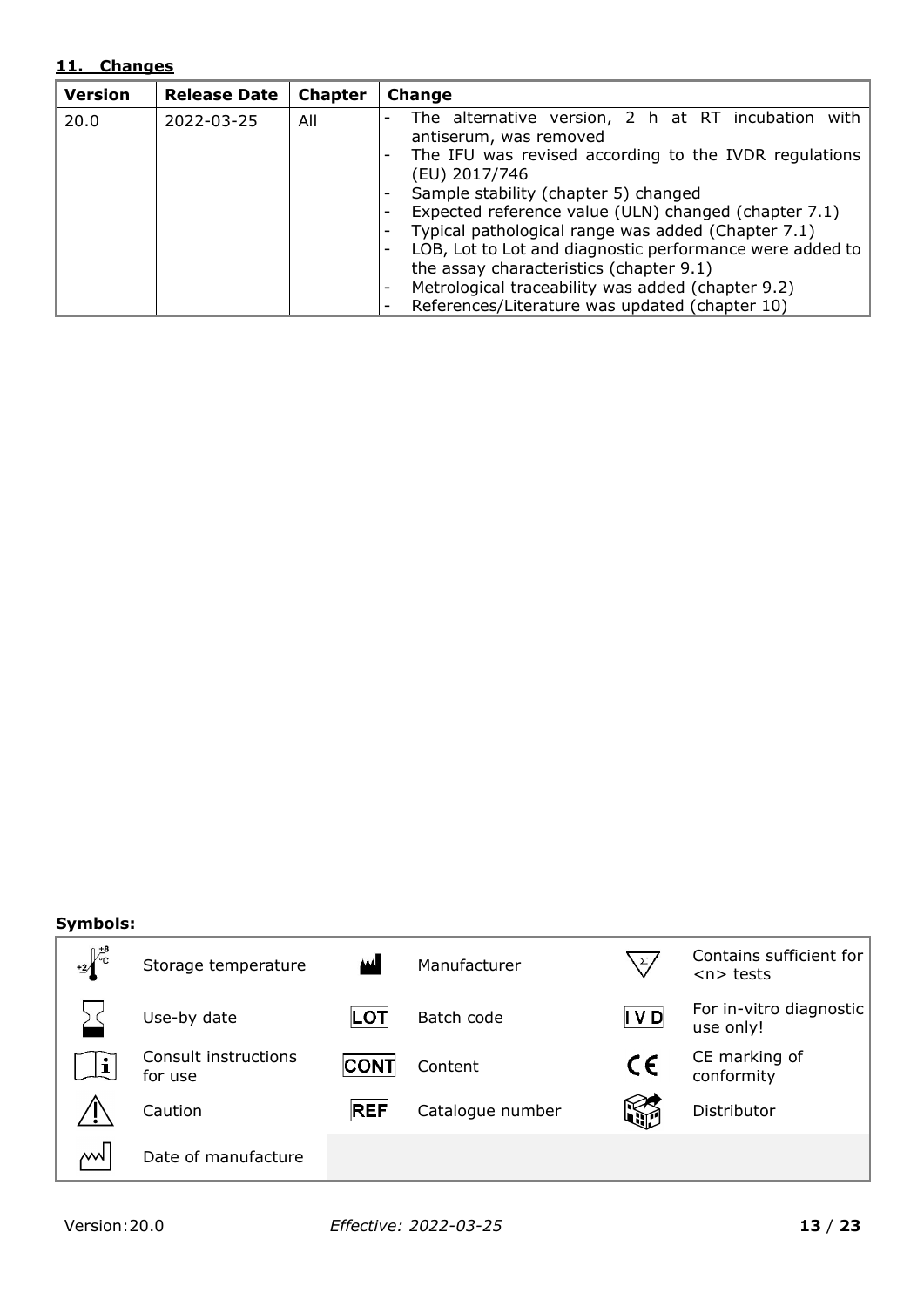#### *Zugehörige Produkte:*

2-MET Plasma ELISA Fast Track

Metanephrine Plasma ELISA Fast Track

## <span id="page-13-0"></span>**1. Einleitung**

#### <span id="page-13-1"></span>**1.1 Verwendungszweck und Testprinzip**

Enzymimmunoassay zur quantitativen Bestimmung von freiem Normetanephrin in Plasma. Die Bestimmung von Normetanephrin hilft bei der Erkennung von Paragangliomen und Phäochromozytomen. Normetanephrin (Normetadrenalin) wird mittels eines Ionenaustauscher Gels extrahiert und danach acyliert.

Der sich anschließende kompetitive ELISA basiert auf dem Mikrotiterplattenformat. Das Antigen ist an eine feste Phase auf der Mikrotiterplatte gebunden. Die acylierten Standards, Kontrollen und Proben und die an die Festphase gebundenen Antigene konkurrieren um die vorhandenen Bindungsstellen der Antikörper. Nachdem das System im Gleichgewicht ist, werden die freien Antigene und die freien Antigen-Antikörper Komplexe durch Waschen entfernt. Der an der festen Phase gebundene Antigen-Antikörper Komplex wird mit einem Peroxidase-markierten anti-Kaninchen Antikörper gebunden und mit TMB als Substrat durch eine Farbreaktion nachgewiesen. Die Reaktion wird bei 450 nm gemessen.

Die Konzentrationen der unbekannten Proben werden mit Hilfe einer Standardkurve und Abgleich der gemessenen Absorption ermittelt. Die manuelle Abarbeitung wird empfohlen. Der Einsatz von Laborautomaten liegt in der Verantwortung des Anwenders. Dieses IVD ist nur für den professionellen Gebrauch bestimmt.

#### <span id="page-13-2"></span>**1.2 Klinische Anwendung**

Metanephrin und Normetanephrin sind Metaboliten der Katecholamine Adrenalin und Noradrenalin [2]. Neuroendokrine Tumorzellen wie z. B. das Phäochromozytom und Paragangliom produzieren und sekretieren episodisch Katecholamine über Vesikel in den Blutstrom [3, 4]. Ein kleiner Teil der Katecholamine wird zudem in den Tumorzellen zu den jeweiligen Katecholaminmetaboliten – nämlich Metanephrin, Normetanephrin (und 3-Methoxytyramin im Falle von Dopamin) – umgewandelt, welche in kleiner Konzentration fortlaufend in den Blutstrom sezerniert werden [5, 6]. Aktuelle Studien und Publikationen zeigen, dass die Quantifizierung der freien Metanephrine sowie der freien Normetanephrine in Plasma klinisch relevante biochemische Marker für die Diagnose von Phäochromozytomen und Paragangliomen sind [6-14]. Phäochromozytome und Paragangliome sind seltene neuroendokrine Tumore und treten mit einer geschätzten jährlichen Inzidenz von 1 – 8 Fällen pro 1 000 000 Einwohner auf [11, 15].

Therapeutische Konsequenzen dürfen niemals allein auf Grund von Laborwerten herangezogen werden, auch wenn diese Werte in Übereinstimmung mit den Qualitätskriterien der Methode beurteilt werden. Jedes Laborergebnis trägt immer nur zu einem Teil des klinischen Bildes bei.

Nur wenn die Laborergebnisse in akzeptabler Übereinstimmung mit dem klinischen Gesamtbild stehen, dürfen daraus therapeutische Konsequenzen abgeleitet werden.

#### <span id="page-13-3"></span>**2. Verfahrenshinweise, Richtlinien, Warnungen und Anwendungsgrenzen**

#### <span id="page-13-4"></span>**2.1 Verfahrenshinweise, Richtlinien und Warnungen**

- (1) Dieses Kit ist nur für den professionellen Gebrauch bestimmt. Für eine erfolgreiche Anwendung dieses Kits benötigen die Anwender ein umfassendes Verständnis dieses Protokolls. Einzig die im Kit enthaltene Gebrauchsanweisung ist gültig und bei der Durchführung des Assays zu verwenden. Für eine zuverlässige Leistung müssen die mitgelieferten Anweisungen genau und sorgfältig befolgt werden.
- (2) Dieser Assay wurde für die unter Verwendungszweck (siehe Kapitel 1) angegebene Probenart validiert. Jede nicht zugelassene Anwendung dieses Kits obliegt der Verantwortung des Anwenders und entbindet den Hersteller von jeglicher Haftung.
- (3) Die Grundsätze der Guten Laborpraxis (GLP) sind zu befolgen.
- (4) Geeignete Persönliche Schutzausrüstung (Kittel, Einweghandschuhe und Schutzbrille) ist zu tragen, um die Exposition gegenüber potenziell gesundheitsgefährdenden Stoffen zu reduzieren.
- (5) Falls in Zusammenhang mit diesem Produkt schwerwiegende Vorfälle auftreten sollten, sollen diese dem Hersteller und den zuständigen nationalen Behörden gemeldet werden.
- (6) Alle Reagenzien des Kits sowie die Proben sollten vor der Verwendung auf Raumtemperatur gebracht und vorsichtig, aber gründlich gemischt werden. Verwenden Sie für Verdünnungs- oder Rekonstitutionszwecke deionisiertes, destilliertes oder ultrareines Wasser. Wiederholtes Einfrieren und Auftauen von Reagenzien und Proben vermeiden.
- (7) Die Mikrotiterplatte verfügt über einzeln herausnehmbare und abbrechbare Streifen. Ungenutzte Wells müssen bei 2 °C bis 8 °C mit Trockenmittelbeutel im verschlossenen Folienbeutel gelagert und im mitgelieferten Rahmen verwendet werden. Die aus dem Rahmen entnommenen

Version:20.0 *Effective: 2022-03-25* **14** / **23**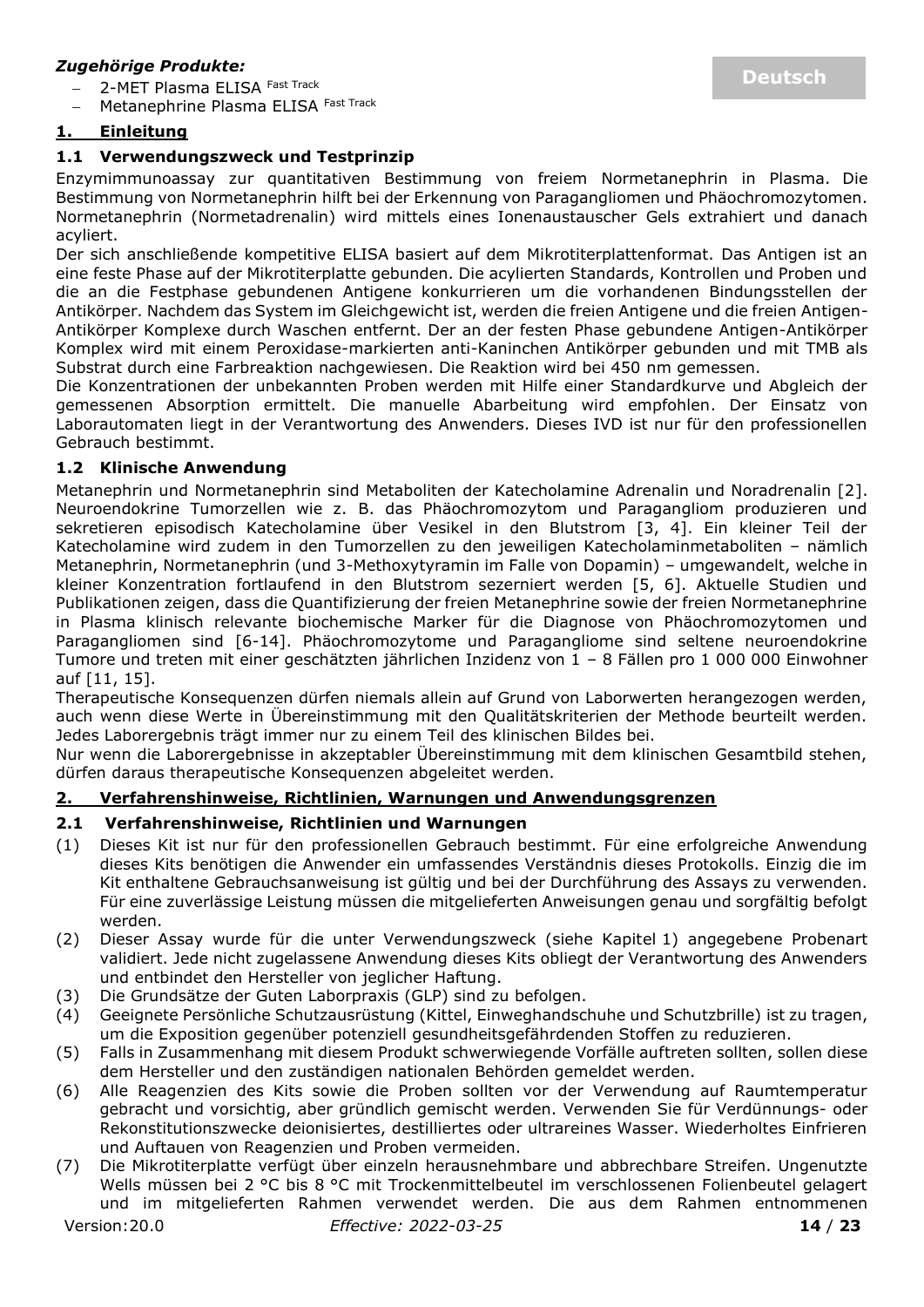Mikrotiterstreifen müssen entsprechend gekennzeichnet werden um Verwechslungen zu vermeiden.

- (8) Proben sollten in Doppelbestimmung gemessen werden.
- (9) Sobald der Test begonnen wurde, sollten alle Schritte ohne Unterbrechung ausgeführt werden. Es muss dafür gesorgt werden, dass die erforderlichen Reagenzien, Materialien und Geräte zur vorgesehenen Zeit einsatzbereit sind.
- (10) Die Inkubationszeiten haben Einfluss auf die Ergebnisse. Alle Wells sollten in der gleichen Reihenfolge und zeitlichen Abfolge behandelt werden.
- (11) Zur Vermeidung einer Kontamination der Reagenzien ist bei jeder Abgabe eines Reagenzes, einer Probe, eines Standards und einer Kontrolle eine neue Einwegpipettenspitze zu verwenden.
- (12) Bei jeder Testanwendung muss eine Standardkurve erstellt werden.
- (13) Bei jeder Testanwendung sollten Kontrollen mitgetestet werden, deren Werte innerhalb der bekannten Vertrauensgrenzen liegen müssen. Die gültigen Vertrauensgrenzen der Kitkontrollen können dem QC-Report entnommen werden, der dem Kit beiliegt.
- (14) Komponenten von Kits mit unterschiedlichen Chargenbezeichnungen nicht im selben Test verwenden. Reagenzien nach dem auf dem Kitetikett angegebenen Verfalldatum nicht mehr benutzen.
- (15) Kontakt mit der Stopplösung vermeiden, da sie 0,25 M H2SO<sup>4</sup> enthält. Die Lösung kann Hautreizungen und Verbrennungen verursachen. Bei Berührung mit den Augen oder der Haut sofort mit Wasser aus- bzw. abspülen.
- (16) Das TMB-Substrat reizt die Haut und Schleimhäute. Bei möglichem Kontakt Augen mit reichlich Wasser und Haut mit Seife und reichlich Wasser aus- bzw. abspülen. Kontaminierte Gegenstände vor der erneuten Verwendung abspülen.
- (17) Für Informationen zu den im Kit enthaltenen gesundheitsgefährdenden Stoffen siehe das Sicherheitsdatenblatt (SDS). Das Sicherheitsdatenblatt dieses Produkts ist direkt auf der Webseite des Herstellers abrufbar oder auf Anfrage erhältlich.
- (18) Die Reagenzien des Kits sind als gesundheitsgefährdende, potentiell infektiöse Abfälle zu betrachten und gemäß den nationalen Vorschriften zu entsorgen.
- (19) Die in dieser Gebrauchsanweisung angegebenen erwarteten Referenzwerte dienen nur als Hinweis. Es wird empfohlen, dass jedes Labor seine eigenen Referenzwertintervalle erstellt.
- (20) Im Falle einer starken Beschädigung des Testkits oder der Komponenten muss der Hersteller in schriftlicher Form spätestens eine Woche nach Erhalt des Kits informiert werden. Stark beschädigte Einzelkomponenten dürfen nicht für den Testlauf verwendet werden. Sie müssen sachgerecht gelagert werden, bis der Hersteller entscheidet, wie mit ihnen zu verfahren ist. Sollte entschieden werden, dass sie für Messungen nicht mehr geeignet sind, müssen sie entsprechend den nationalen Richtlinien entsorgt werden.
- (21) Die humanes Serum oder Plasma enthaltenden Reagenzien des Kits wurden mit geprüften Verfahren auf HIV I/II, HBsAg und HCV getestet und als negativ bestätigt. Dennoch sollten sämtliche Reagenzien bei der Handhabung und Entsorgung als potenzielle biologische Gefahrstoffe behandelt werden.
- (22) Therapeutische Maßnahmen dürfen sich nicht allein auf die mit diesem Testkit erzielten Ergebnisse stützen, sondern müssen mit anderen diagnostischen Tests und klinischen Beobachtungen abgewogen werden.

#### <span id="page-14-0"></span>**2.2 Grenzen des Tests**

Jede unsachgemäße Behandlung der Proben oder Modifikationen dieses Tests können die Ergebnisse beeinflussen.

Handelsübliches synthetisches Normetanephrin ist immer eine Mischung aus der D- und L-Form. Dies hat wichtige Auswirkungen, wenn synthetisches Normetanephrin zur Anreicherung nativer Proben verwendet wird. Der in diesem Kit verwendete Antikörper hat eine spezifische D- und L-Form-Erkennungsrate. Bitte kontaktieren Sie den Hersteller für Details, falls synthetisches Normetanephrin zur Anreicherung nativer Proben verwendet wurde.

#### <span id="page-14-1"></span>**2.2.1 Interferenzen und sachgemäßer Umgang mit Proben**

Proben, die ein Präzipitat oder Fibrinfäden enthalten, können zu ungenauen Ergebnissen führen.

Hämolytische Proben (bis zu 1 mg/ml Hämoglobin), ikterische Proben (bis zu 0,25 mg/ml Bilirubin) und lipämische Proben (bis zu 17 mg/ml Triglyceride) haben keinen Einfluss auf die Assayergebnisse.

Sollten die Konzentrationen nicht abzuschätzen sein und Zweifel bestehen, ob die oben genannten Grenzwerte für hämolytische, ikterische oder lipämische Proben eingehalten werden, sollten die Proben nicht im Assay eingesetzt werden.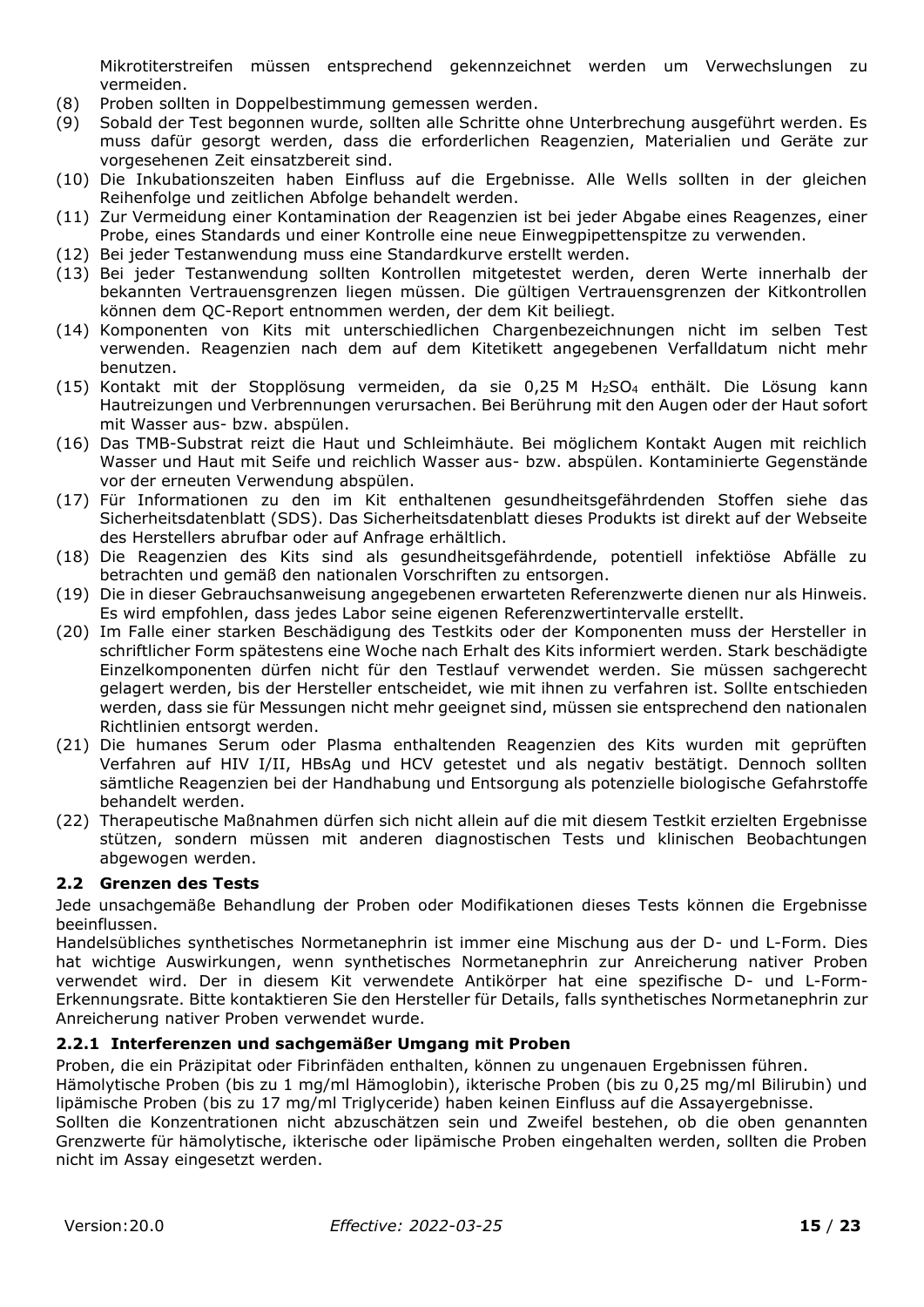## <span id="page-15-0"></span>**2.2.2 Beeinflussung durch Medikamente und Nahrungsmittel**

Medikamente wie blutdrucksenkende Mittel, Antidepressiva, Antipsychotika, Sympathomimetika, L-DOPA können die Konzentration der Metanephrine im Plasma beeinflussen. Auch koffeinhaltige Getränke, Nikotin und stimmungsaufhellende Drogen können die Konzentration der Metanephrine im Plasma beeinflussen. Zudem sollte Stress und körperliche Belastung kurz vor der Probennahme vermieden werden.

#### <span id="page-15-1"></span>**2.2.3 High-Dose-Hook Effekt**

Ein Hook-Effekt tritt in diesem Test nicht auf.

## <span id="page-15-2"></span>**3. Lagerung und Haltbarkeit**

Das Kit muss bei 2 – 8 °C gelagert werden. Das Kit und die Reagenzien dürfen nach Überschreiten des Verfallsdatums nicht mehr verwendet werden. Einmal geöffnet sind die Reagenzien 2 Monate stabil, wenn sie bei 2 – 8 °C gelagert werden. Der einmal geöffnete Folienbeutel sollte stets mit Trockenmittelbeutel sehr sorgfältig wieder verschlossen werden.

## <span id="page-15-3"></span>**4. Materialien**

<span id="page-15-4"></span>

| 4.1 Reagenzien im Kit     |                                                       |                                                                                                                                       |
|---------------------------|-------------------------------------------------------|---------------------------------------------------------------------------------------------------------------------------------------|
| <b>BA D-0090</b>          | <b>FOILS</b>                                          | Selbstklebende Folie - gebrauchsfertig                                                                                                |
| Inhalt:                   |                                                       | Klebefolien in einem wiederverschließbaren Beutel                                                                                     |
| Volumen:                  | 1 x 4 Folien                                          |                                                                                                                                       |
| <b>BA E-0030</b>          | <b>WASH-CONC 50x</b>                                  | Waschpufferkonzentrat - 50x konzentriert                                                                                              |
| Inhalt:                   |                                                       | Puffer mit einem nicht-ionischen Detergenz und physiologischem pH                                                                     |
| Volumen:                  | 1 x 20 ml/Fläschchen, Deckel lila                     |                                                                                                                                       |
| <b>BA E-0040</b>          | <b>CONJUGAT</b>                                       | Enzymkonjugat - gebrauchsfertig                                                                                                       |
| Inhalt:                   |                                                       | Ziege anti-Kaninchen Immunoglobulin konjugiert mit Peroxidase                                                                         |
| Volumen:<br>Beschreibung: | 1 x 12 ml/Fläschchen, Deckel rot<br>Spezies ist Ziege |                                                                                                                                       |
| <b>BA E-0055</b>          | <b>SUBSTRATE</b>                                      | <b>Substrat</b> - gebrauchsfertig                                                                                                     |
| Inhalt:                   | Wasserstoffperoxid                                    | Chromogenes Substrat mit Tetramethylbenzidin, Substratpuffer und                                                                      |
| Volumen:                  | 1 x 12 ml/Fläschchen, Deckel schwarz                  |                                                                                                                                       |
| <b>BA E-0080</b>          | <b>STOP-SOLN</b>                                      | Stopplösung - gebrauchsfertig                                                                                                         |
| Inhalt:                   | 0,25 M Schwefelsäure                                  |                                                                                                                                       |
| Volumen:                  | 1 x 12 ml/Fläschchen, Deckel grau                     |                                                                                                                                       |
| Gefahren-<br>hinweise:    |                                                       |                                                                                                                                       |
|                           |                                                       | H290 Kann gegenüber Metallen korrosiv sein.                                                                                           |
| <b>BA E-0231</b>          | <b>ILI NAD NMN</b>                                    | Normetanephrin Mikrotiterstreifen - gebrauchsfertig                                                                                   |
| Inhalt:                   |                                                       | 1 x 96 Well (12x8) Antigen vorbeschichtete Mikrotiterstreifen mit<br>Trockenmittelbeutel in einem blauen wiederverschließbaren Beutel |
| <b>BA E-8210</b>          | <b>NMN-AS</b>                                         | Normetanephrin Antiserum - gebrauchsfertig                                                                                            |
| Inhalt:                   | Konservierungsmittel, gelb gefärbt                    | Kaninchen anti-Normetanephrin Antikörper im Proteinpuffer mit quecksilberfreiem                                                       |
| Volumen:                  | 1 x 6 ml/Fläschchen, Deckel gelb                      |                                                                                                                                       |
| Beschreibung:             |                                                       | Spezies vom Antikörper ist Kaninchen, Spezies vom Protein im Puffer ist Rind                                                          |
| <b>BA E-8327</b>          | <b>ADJUST-BUFF</b>                                    | Adjustment Puffer - gebrauchsfertig                                                                                                   |
| Inhalt:                   | <b>TRIS Puffer</b>                                    |                                                                                                                                       |
| Volumen:                  | 1 x 10 ml/Fläschchen, Deckel gelb                     |                                                                                                                                       |
| <b>BA R-8313</b>          | <b>ASSAY-BUFF</b>                                     | <b>Assaypuffer</b> - gebrauchsfertig                                                                                                  |
| Inhalt:                   | 25% organisches Lösungsmittel                         |                                                                                                                                       |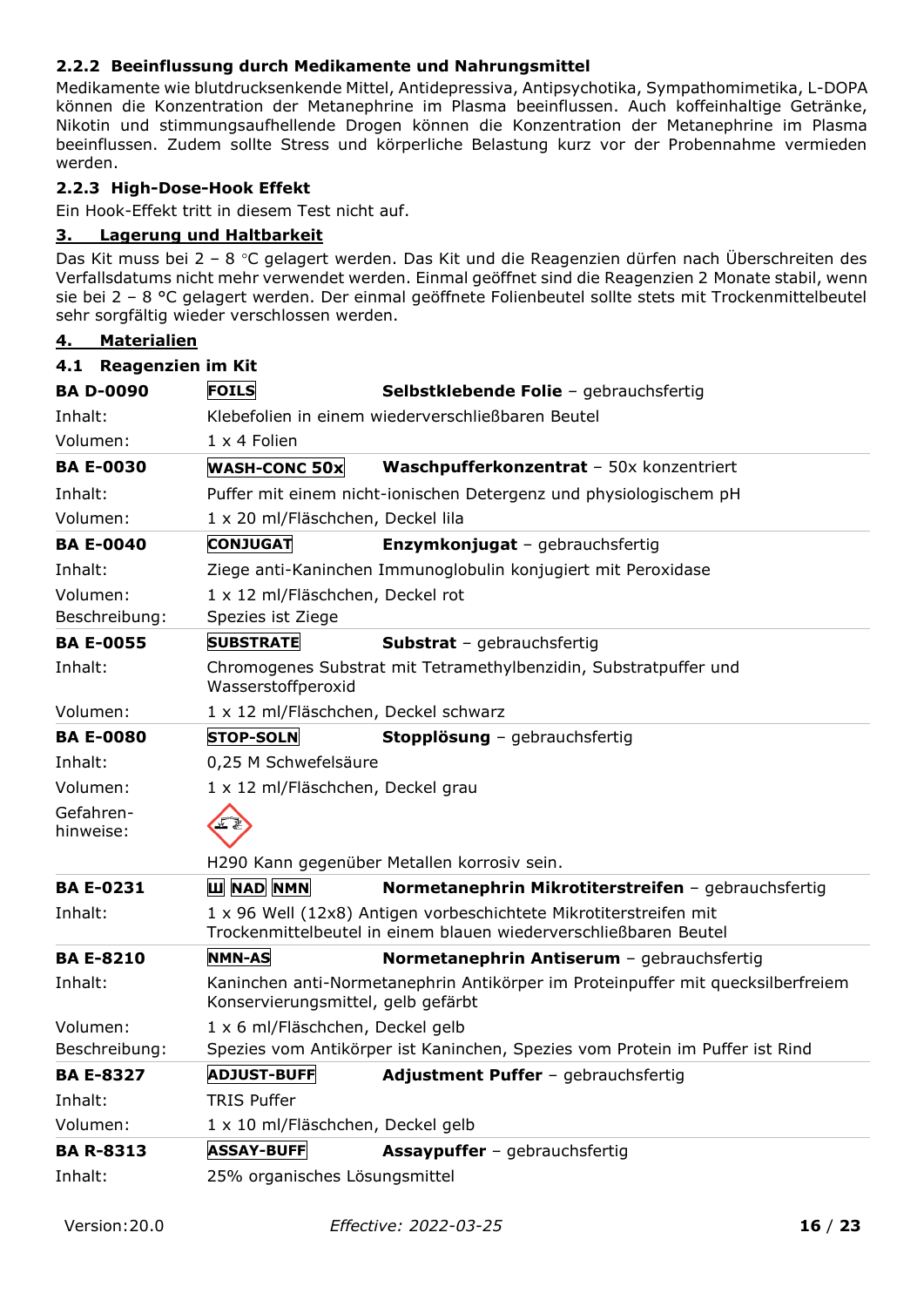| Volumen:               | 1 x 30 ml/Fläschchen, Deckel orange       |                                                                 |
|------------------------|-------------------------------------------|-----------------------------------------------------------------|
| <b>BA R-8312</b>       | <b>ACYL-CONC</b>                          | Acylierungskonzentrat - konzentriert                            |
| Inhalt:                | Acylierungsreagenz in DMSO                |                                                                 |
| Volumen:               | 1 x 1,5 ml/Fläschchen, Deckel weiß        |                                                                 |
| Gefahren-<br>hinweise: |                                           |                                                                 |
|                        |                                           | H302 Gesundheitsschädlich beim Verschlucken.                    |
|                        | H319 Verursacht schwere Augenreizung.     |                                                                 |
|                        | H335 Kann die Atemwege reizen.            |                                                                 |
| <b>BA R-8318</b>       | <b>EXTRACT-PLATE 96</b>                   | <b>Extraktionsplatte</b> - gebrauchsfertig                      |
| Inhalt:                | wiederverschließbaren Beutel              | 1 x 96 Well Platte, beschichtet mit Ionenaustauscher in einem   |
| <b>BA R-8325</b>       | CLEAN-CONC 25X                            | Reinigungskonzentrat - 25x konzentriert                         |
| Inhalt:                | Natriumacetat Puffer                      |                                                                 |
| Volumen:               | 1 x 20 ml/Fläschchen, Deckel braun        |                                                                 |
| <b>BA R-8326</b>       | <b>ELUTION-BUFF</b>                       | <b>Eluierungspuffer</b> - gebrauchsfertig                       |
| Inhalt:                | 0,1 M Natriumhydroxid, dunkellila gefärbt |                                                                 |
| Volumen:               | 1 x 14 ml/Fläschchen, Deckel grün         |                                                                 |
| <b>BA R-8828</b>       | <b>EQUA-REAG</b>                          | <b>Ausgleichsreagenz</b> (Equalizing-Reagent) - gebrauchsfertig |
| Inhalt:                |                                           | Humanes Serum, negativ auf HIV I/II, HBsAg und HCV getestet     |
| Volumen:               | 1 x 14 ml/Fläschchen, Deckel weiß         |                                                                 |
| Beschreibung:          | Spezies ist Human                         |                                                                 |

## <span id="page-16-0"></span>**4.2 Kalibratoren und Kontrollen**

**Standards und Kontrollen** – gebrauchsfertig

| Artikel-<br>nummer | Komponente        | <b>Deckelfarbe</b> | Konzentration<br>[pg/ml]<br><b>NMN</b> | <b>Konzentration</b><br>[pmol/l]<br><b>NMN</b> | Volumen/<br><b>Fläschchen</b> |
|--------------------|-------------------|--------------------|----------------------------------------|------------------------------------------------|-------------------------------|
| <b>BA E-8301</b>   | <b>STANDARD A</b> | weiß               | $\mathbf 0$                            | 0                                              | 4 ml                          |
| <b>BA E-8302</b>   | <b>STANDARD B</b> | hellgelb           | 72                                     | 393                                            | 4 ml                          |
| <b>BA E-8303</b>   | <b>STANDARD C</b> | orange             | 240                                    | 1310                                           | 4 ml                          |
| <b>BA E-8304</b>   | <b>STANDARD D</b> | dunkelblau         | 720                                    | 3931                                           | 4 ml                          |
| <b>BA E-8305</b>   | <b>STANDARD E</b> | hellgrau           | 2400                                   | 13104                                          | $4 \text{ ml}$                |
| <b>BA E-8306</b>   | <b>STANDARD F</b> | schwarz            | 7200                                   | 39312                                          | 4 ml                          |
| <b>BA E-8351</b>   | <b>CONTROL 1</b>  | hellgrün           | Die zu erwartenden Konzentrationen     |                                                | 4 ml                          |
| <b>BA E-8352</b>   | <b>CONTROL 2</b>  | dunkelrot          | QC-Report angegeben.                   | und Vertrauensbereiche sind auf dem            | 4 ml                          |

Umrechnung: Normetanephrin [pg/ml] x 5,46 = Normetanephrin [pmol/l]

Inhalt: Saurer Puffer mit quecksilberfreien Stabilisatoren, aufgestockt mit definierten Mengen an Normetanephrin.

#### <span id="page-16-1"></span>**4.3 Nicht im Kit enthaltene, aber zur Durchführung erforderliche Materialien**

- − Wasser (deionisiert, destilliert oder ultra-pur)
- − saugfähige Unterlage

#### <span id="page-16-2"></span>**4.4 Nicht im Kit enthaltene, aber zur Durchführung erforderliche Geräte**

- − Kalibrierte Präzisionspipetten zum Pipettieren von 20 350 µl; 3 ml
- − Waschvorrichtung für Mikrotiterplatten (manuell, halbautomatisch oder automatisch)
- − Photometer mit 450 nm und, wenn möglich, 620 650 nm Filter zur Auswertung von Mikrotiterplatten
- − Mikrotiterplattenschüttler (Schüttelamplitude 3 mm; ungefähr 600 rpm)
- − Vortex-Mischer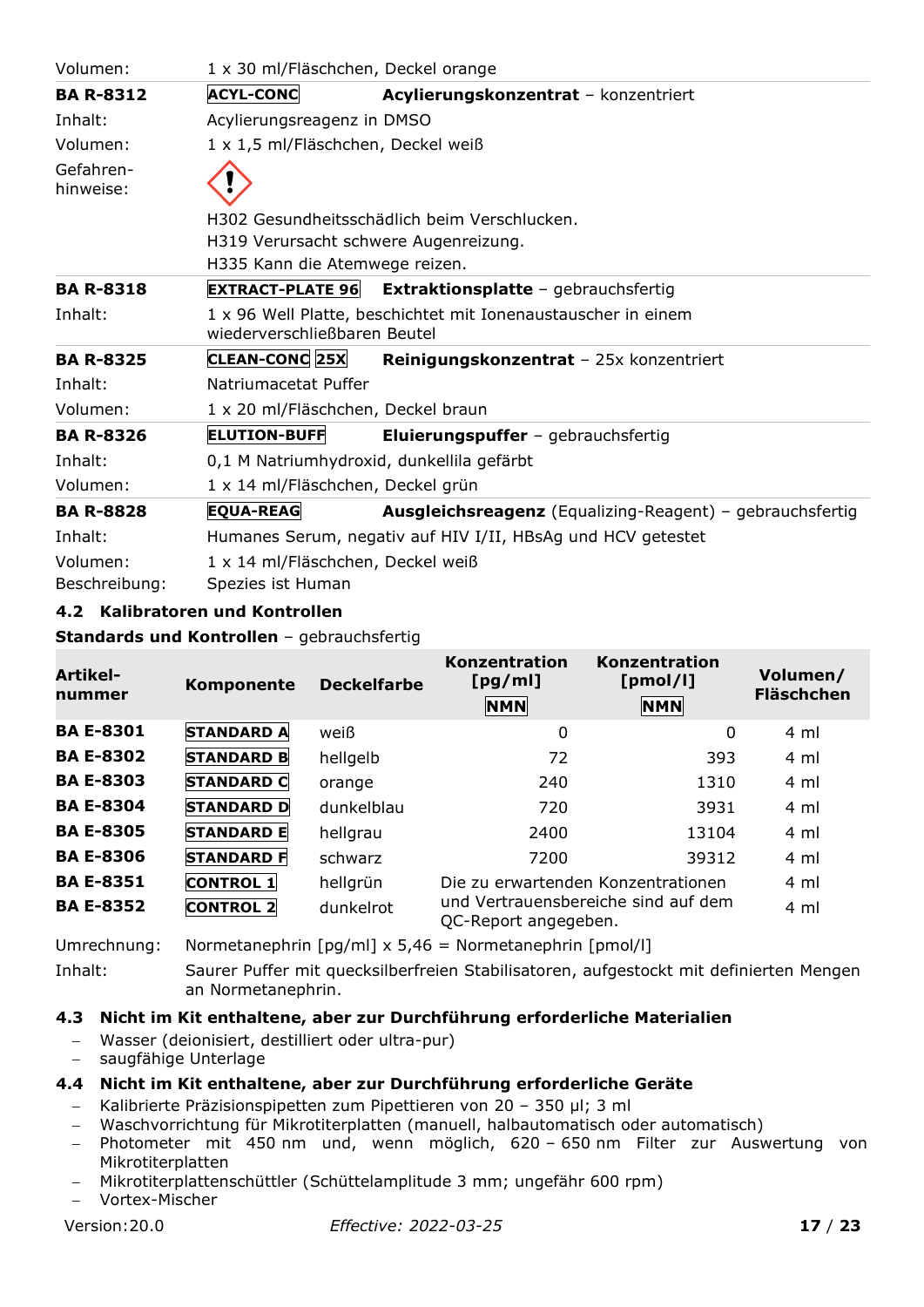## <span id="page-17-0"></span>**5. Probenbehandlung und Lagerung**

#### **EDTA- oder Heparin-Plasma**

Das durch Venenpunktion entnommene Vollblut in einem für EDTA- oder Heparin-Plasma vorgesehenen Blutentnahmeröhrchen (z. B. Monovette oder Vacuette) sammeln und das Plasma direkt durch Zentrifugation (nach Angaben des Herstellers) von den übrigen Blutbestandteilen trennen.

Lagerung: bis zu 3 Tagen bei 2 – 8 °C; für längere Zeit (bis zu 6 Monate) bei -20 °C.

Es wird im Zweifel empfohlen hämolytische, ikterische und lipämische Proben nicht im Assay einzusetzen (siehe 2.2.1).

Wiederholtes Einfrieren und Auftauen der Proben sollte vermieden werden.

## <span id="page-17-1"></span>**6. Testdurchführung**

Vor dem Gebrauch müssen alle Reagenzien auf Raumtemperatur gebracht und vorsichtig durchmischt werden. Die Durchführung von Doppelbestimmungen wird empfohlen. Extraktions- und Mikrotiterplatten müssen beschriftet werden (die aus dem Rahmen entnommenen Mikrotiterstreifen müssen entsprechend gekennzeichnet werden, um Verwechslungen zu vermeiden).

Die Reaktion des Antikörpers, Enzymkonjugats und die Aktivität des Enzyms sind temperaturabhängig. Je höher die Temperatur ist, desto größer werden die Absorptionswerte. Entsprechende Abweichungen ergeben sich ebenfalls durch die Inkubationszeiten. Die optimale Temperatur während des Enzymimmunoassays liegt zwischen 20 – 25 °C.

Wenn das Produkt in Teilen angesetzt wird, sollen nicht benötigte Wells in Reaktions- und Extraktionsplatten abgedeckt werden, um Verschmutzungen zu vermeiden. Nach dem Ansatz müssen die benutzten Wells gekennzeichnet werden, damit eine Doppelnutzung ausgeschlossen wird.

Während der Übernacht-Inkubation mit dem Antiserum bei 2 – 8 °C, sollte über die gesamte ELISA-Platte hinweg eine gleichmäßige Temperatur vorliegen, um jeglichen Drift und Randeffekt zu vermeiden.

*Der verwendete Mikrotiterplattenschüttler muss folgende Spezifikationen haben: Schüttelamplitude 3 mm; ungefähr 600 rpm. Schütteln mit abweichenden Einstellungen kann die Ergebnisse beeinflussen.* 

#### <span id="page-17-2"></span>**6.1 Vorbereitung der Reagenzien und Hinweise**

#### **Waschpuffer**

20 ml **WASH-CONC 50X** mit Wasser auf ein Endvolumen von 1000 ml verdünnen. Lagerung: 2 Monate bei 2 – 8 ° C

# **Reinigungspuffer** (Cleaning Buffer)

20 ml **CLEAN-CONC 25X** mit Wasser auf ein Endvolumen von 500 ml verdünnen.

Lagerung: 2 Monate bei 2 – 8 ° C

## **Acylierungslösung**

 $\sqrt{N}$ Da die Acylierungslösung nur maximal 3 Minuten haltbar ist, sollte sie vor Beginn des Assays nicht zubereitet werden. Daher wird seine Vorbereitung im Protokoll in Kapitel 6.3, Schritt 3 und Kapitel 6.4, Schritt 3 beschrieben. Nach Gebrauch entsorgen!

#### **Normetanephrin Microtiter Streifen**

Vereinzelt können Rückstände der Blockier- und Stabilisierlösung in den Wells zu sehen sein (kleine weiße Punkte oder Linien). Diese stellen keine Beeinträchtigung der Qualität des Produktes dar.

#### **Extraktionsplatte**

Vereinzelt können Rückstände des Ionenaustauschers in den Wells zu sehen sein (kleine schwarze Punkte oder Linien). Diese stellen keine Beeinträchtigung der Qualität des Produktes dar.

#### <span id="page-17-3"></span>**6.2 Probenvorbereitung/Extraktion**

Die nachfolgende Extraktion kann mit 200 µl oder 250 µl Plasmaprobe durchgeführt werden.

Das Protokoll mit 250 µl Plasmaprobe ist kursiv und grau hinterlegt angegeben und kann verwendet werden, falls ein größeres Volumen beim Überstand zum Überpipettieren in den ELISA bevorzugt wird. Das eigentliche ELISA-Protokoll wird durch die alternative Vorgehensweise bei der Extraktion nicht beeinflusst.

**1.** Jeweils **20 µl Standards** und **Kontrollen** in die entsprechenden Wells der **EXTRACT-PLATE 96** pipettieren.

*Alternativ jeweils 25 µl Standards und Kontrollen pipettieren.*

**2.** Jeweils **20 µl STANDARD A** zu den für die **Plasmaproben** vorgesehenen Wells hinzugeben.

*Alternativ jeweils 25 µl* **STANDARD A** *hinzugeben.*

Jeweils **200 μl EQUA-REAG** in die Wells mit **Standards und Kontrollen** hinzugeben**.**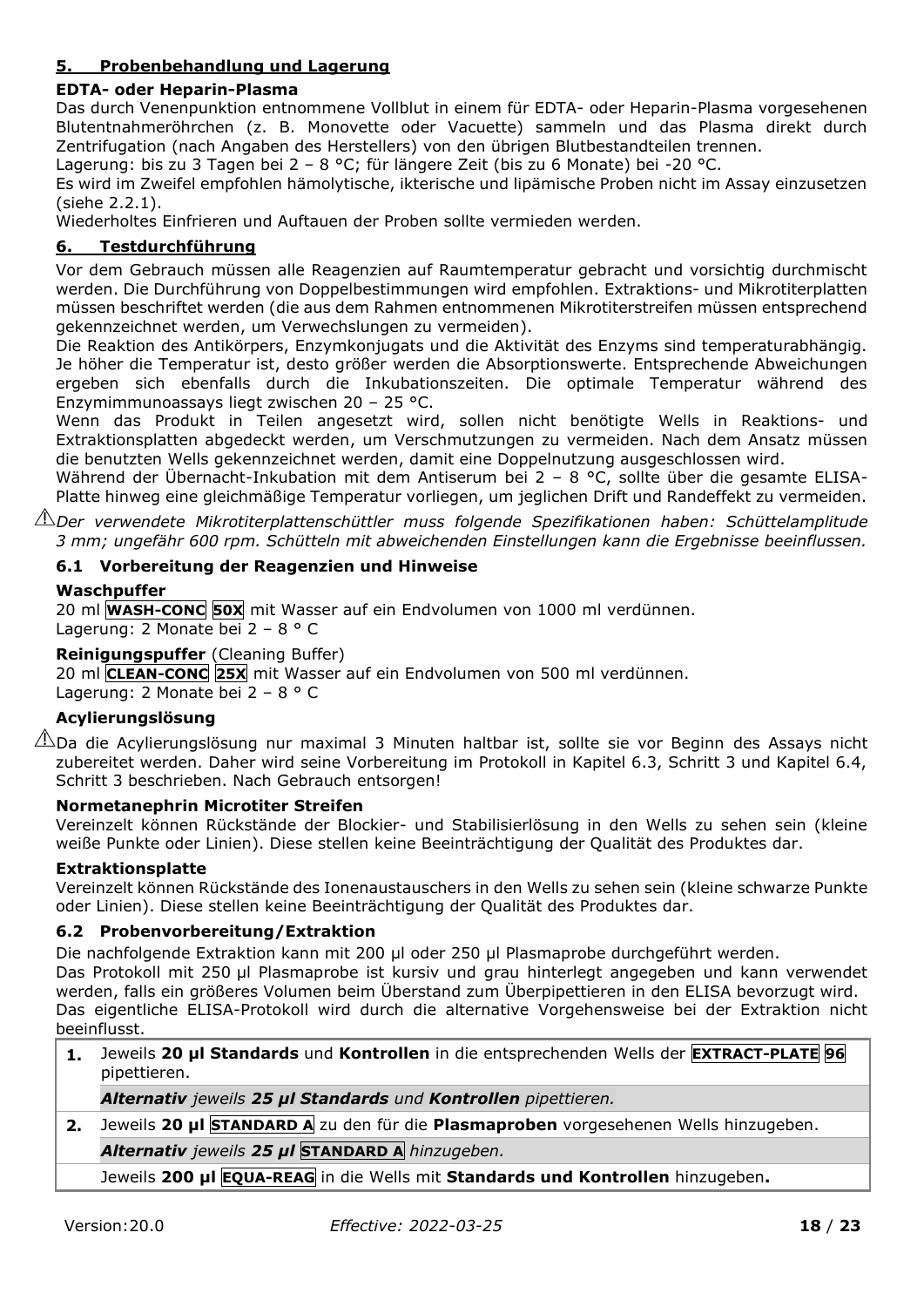- **3.** *Alternativ jeweils 250 µl* **EQUA-REAG** *hinzugeben.*
- **4.** Jeweils **200 µl Plasmaproben** in die entsprechenden Wells pipettieren.
- *Alternativ jeweils 250 µl Plasmaproben pipettieren.*
- **5.** Platte für **2 h** bei **RT** (20 25 °C) auf einem **Schüttler** (ca. 600 rpm) inkubieren.
- **6.** Die Platte ausleeren und Restflüssigkeit durch Ausklopfen auf einer saugfähigen Unterlage entfernen.
- **7. 250 µl ASSAY-BUFF** in alle Wells pipettieren. **5 min** bei **RT** (20 25 °C) auf einem **Schüttler** (ca. 600 rpm) inkubieren. Die Platte ausleeren und Restflüssigkeit durch Ausklopfen auf einer saugfähigen Unterlage entfernen.
- **8.** Die Platte **3-mal** gründlich mit **350 µl Reinigungspuffer** waschen, **ausleeren** und die Restflüssigkeit **jedes Mal** durch **Ausklopfen** auf einer saugfähigen Unterlage entfernen.
- **9. 100 µl ELUTION-BUFF** in alle Wells pipettieren.

*Alternativ 125 µl* **ELUTION-BUFF** *pipettieren.*

*Bitte beachten: die Farbveränderung durch Hinzupipettieren des Eluierungspuffers kann zwischen Standards und Proben variieren.*

**10.** Platte mit **FOIL** abdecken und für **15 min** bei **RT** (20 – 25 °C) auf einem **Schüttler** (ca. 600 rpm) schütteln.

**FOIL** entfernen.

*Überstand anschließend nicht verwerfen bzw. Platte nicht ausleeren!* Von den Überständen wird für den nachfolgenden ELISA folgendes Volumen benötigt:

# **Normetanephrin 25 μl**

#### <span id="page-18-0"></span>**6.3 Normetanephrin ELISA**

- **1. 25 µl ADJUST-BUFF** in alle Wells der **Ш NAD NMN** pipettieren.
- **2.** Jeweils **25 µl** der extrahierten **Standards, Kontrollen** und **Proben** in die entsprechenden Wells pipettieren.

*Um diesen Pipettierschritt zu erleichtern, halten Sie die Extraktionsplatte bitte leicht angewinkelt.*

- **3.** Vorbereitung der **Acylierungslösung:** Zu **3 ml Wasser 80 µl ACYL-CONC** pipettieren und sorgfältig mischen.
- **4. 25 µl** frisch hergestellte **Acylierungslösung** in alle Wells pipettieren.
- **5. 15 min** bei **RT** (20 25 °C) auf einem **Schüttler** inkubieren (ca. 600 rpm).
- **6. 50 µl Normetanephrin Antiserum NMN-AS** in alle Wells pipettieren.
- **7.** Die Platte mit **FOIL** abdecken. Zum Durchmischen die Mikrotiterplatte **1 min** bei **RT** (20 25 °C) auf einen **Schüttler** stellen. Für **15 – 20 h** (über Nacht) bei **2 – 8 °C** inkubieren (ohne Schütteln).
- **8.** Folie entfernen und den Inhalt der Wells ausleeren oder absaugen. Die Wells **4-mal** gründlich mit **300 µl Waschpuffer** waschen, **ausleeren** und die Restflüssigkeit **jedes Mal** durch **Ausklopfen** auf einer saugfähigen Unterlage entfernen.
- **9. 100 µl CONJUGATE** in alle Wells pipettieren.

**10.** Für **30 min** bei **RT** (20 – 25 °C) auf einem **Schüttler** (ca. 600 rpm) inkubieren.

- **11.** Den Inhalt der Wells ausleeren oder absaugen. Die Wells **4-mal** gründlich mit **300 µl Waschpuffer** waschen, **ausleeren** und die Restflüssigkeit **jedes Mal** durch **Ausklopfen** auf einer saugfähigen Unterlage entfernen.
- **12. 100 µl SUBSTRATE** in alle Wells pipettieren und für **20 – 30 min** bei **RT** (20 25°C) auf einem **Schüttler** (ca. 600 rpm) inkubieren. *Direktes Sonnenlicht vermeiden!*
- **13. 100 µl STOP-SOLN** in alle Wells pipettieren und die Mikrotiterplatte kurz schütteln.
- **14. Absorption** mit einem Mikrotiterplatten Reader bei **450 nm** (falls vorhanden, gegen eine Referenzwellenlänge zwischen 620 und 650 nm) innerhalb von 10 min **messen**.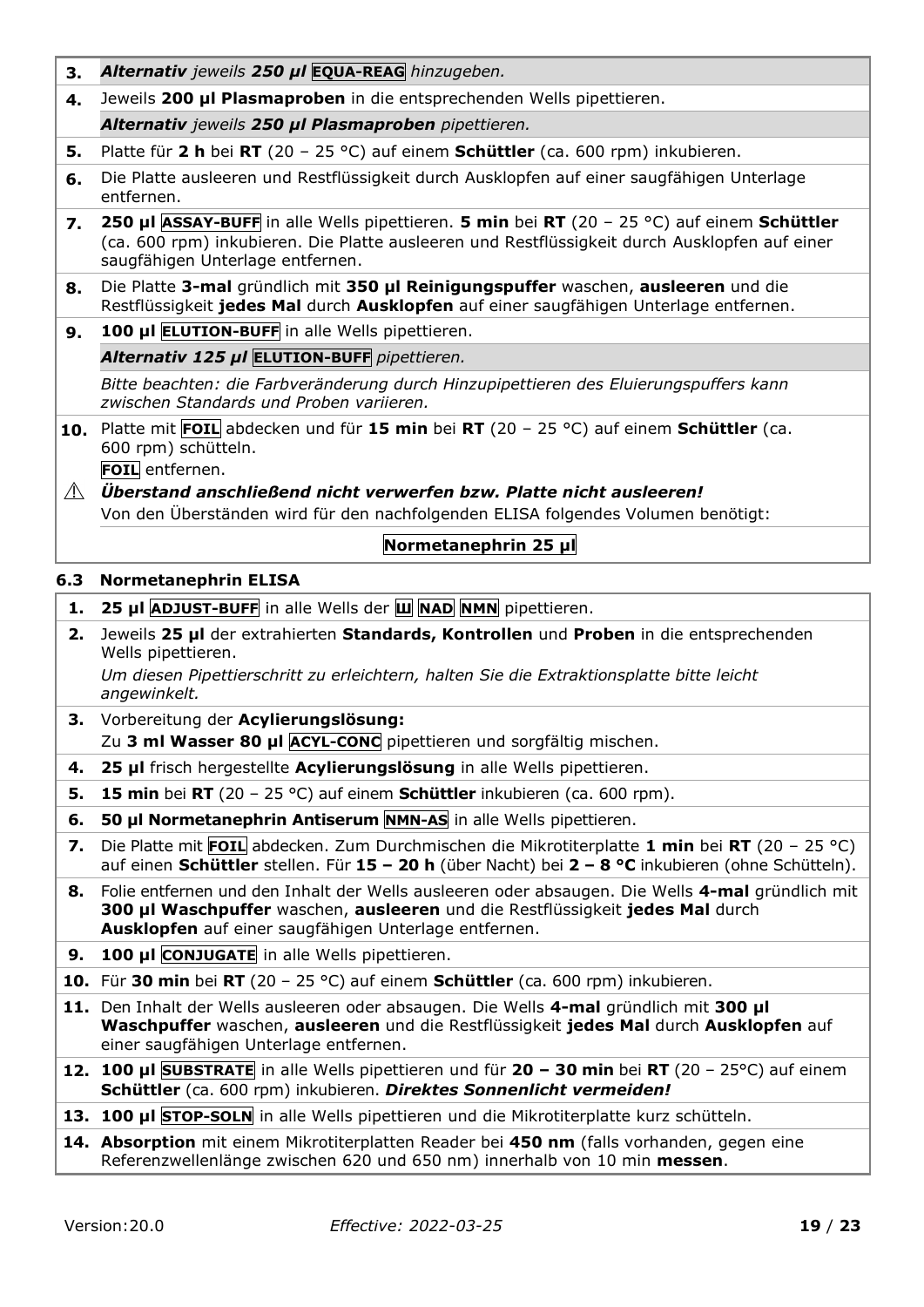#### <span id="page-19-0"></span>**7. Berechnung der Ergebnisse**

|             | Normetanephrin      |
|-------------|---------------------|
| Messbereich | $22,8 - 7200$ pg/ml |

Die Standardkurve, mit deren Hilfe die Konzentration der unbekannten Proben ermittelt werden kann, wird durch Auftragen der gemessenen Standardabsorptionen (linearer Maßstab auf der y-Achse) gegen die entsprechenden Standardkonzentrationen (logarithmischer Maßstab auf der x-Achse) erstellt mit einer Konzentration von 0,001 pg/ml für Standard A (diese Ausrichtung ist aufgrund der logarithmischen Darstellung der Daten erforderlich). Für die Auswertung wird eine nicht-lineare Regression (z. B.: 4 parameter marquardt) verwendet.

*Dieser Assay ist ein kompetitiver Assay. Das bedeutet, dass die OD-Werte mit zunehmender Konzentration des Analyten sinken. OD Signale, die unterhalb der Standardkurve liegen, entsprechen einer sehr hohen Konzentration des Analyten in der gemessenen Probe und müssen als positiv gewertet werden.*

Die Konzentrationen der Proben und Kontrollen können direkt von der Standardkurve abgelesen werden. Proben, deren Konzentrationen oberhalb des höchsten Standards F gefunden werden, müssen mit dem Ausgleichsreagenz Equalizing Reagent **EQUA-REAG** verdünnt und nochmals bestimmt werden.

#### **Umrechnung**

Normetanephrin [pg/ml] x 5,46 = Normetanephrin [pmol/l]

## <span id="page-19-1"></span>**7.1 Erwartete Referenzbereiche**

Die unten angegebenen erwarteten Referenzwerte basieren auf einer Methodenvergleichsstudie mit LC-MS/MS [3] mit Blutproben abgenommen in sitzender Position.

|                                  | Normetanephrin    |
|----------------------------------|-------------------|
| erwarteter Referenzbereich (ULN) | $< 216$ pg/ml     |
| typischer pathologischer Bereich | bis zu 8500 pg/ml |

Bei der Beurteilung der Ergebnisse ist ein methodenunabhängiger Graubereich bei Metanephrin und Normetanephrin zu beachten. Dieser entspricht einer leichten bis moderaten Erhöhung bis zum 4-fachen des oberen Grenzwertes (Eisenhofer et al. 2003). Ungefähr 20% der Tumore werden in diesem Graubereich gefunden, insbesondere beim Vorliegen eines hereditären Syndroms oder bei einem Inzidentalom sowie in sporadischen Fällen von Phäochromozytomen mit einem Durchmesser von weniger als 1 cm. Bei einem Befund im Graubereich wird die wiederholte Probennahme mit vorheriger Abklärung sonstiger Einflüsse wie z. B. Medikation und Alter der Patientin bzw. des Patienten empfohlen.

# <span id="page-19-2"></span>**7.2 Typische Standardkurve**

*Beispiel: bitte nicht für die Auswertung verwenden!*

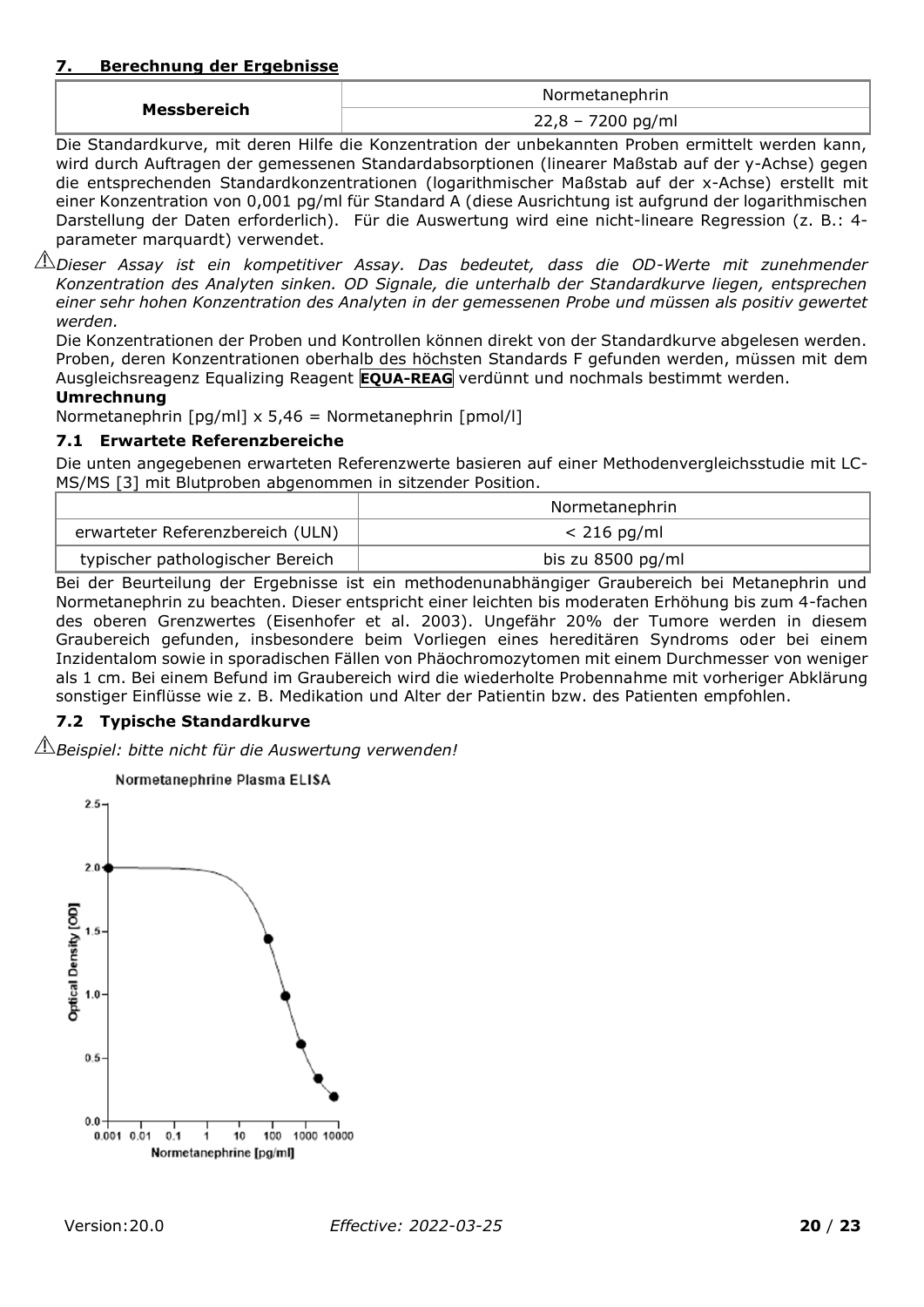## <span id="page-20-0"></span>**8. Kontrollproben**

Die Vertrauensbereiche der Kitkontrollen sind im QC-Report angegeben.

Es wird empfohlen, Kontrollproben gemäß den nationalen Vorschriften zu verwenden. Verwenden Sie Kontrollen im normalen und pathologischen Bereich. Kontrollproben sollten innerhalb der festgelegten Vertrauensbereiche liegen (siehe auch Grenzen des Tests Kapitel 2.2).

## <span id="page-20-1"></span>**9. Assaycharakteristika**

#### <span id="page-20-2"></span>**9.1 Leistungsdaten**

| Analytische Sensitivität      |                |  |
|-------------------------------|----------------|--|
|                               | Normetanephrin |  |
| Limit of Blank (LOB)          | $11,7$ pg/ml   |  |
| Limit of Detection (LOD)      | $17,9$ pg/ml   |  |
| Limit of Quantification (LOQ) | $22,8$ pg/ml   |  |

| Analytische Spezifität (Kreuzreaktionen) |                          |  |  |
|------------------------------------------|--------------------------|--|--|
|                                          | <b>Kreuzreaktion [%]</b> |  |  |
| <b>Substanz</b>                          | Normetanephrin           |  |  |
| Metanephrin                              | 0,72                     |  |  |
| Normetanephrin                           | 100                      |  |  |
| 3-Methoxytyramin                         | $6,5^*$                  |  |  |
| Adrenalin                                | < 0,01                   |  |  |
| Noradrenalin                             | < 0,01                   |  |  |
| Dopamin                                  | < 0,01                   |  |  |
| Vanillinmandelsäure                      | < 0,01                   |  |  |
| Homovanillinsäure                        | < 0,01                   |  |  |
| L-DOPA                                   | < 0,01                   |  |  |
| L-Tyrosin                                | < 0,01                   |  |  |
| Tyramin                                  | < 0,01                   |  |  |
| Acetaminophen                            | < 0.01                   |  |  |

\*Normetanephrinwerte werden durch physiologische 3-Methoxytyraminwerte nicht beeinflusst. Nur stark erhöhte 3-Methoxytyraminkonzentrationen, die bei sehr seltenen ausschließlich Dopamin sezernierenden Tumoren vorkommen, können falsch positive Ergebnisse für Normetanephrin verursachen.

| <b>Präzision</b>   |       |                       |                    |                |       |                       |        |
|--------------------|-------|-----------------------|--------------------|----------------|-------|-----------------------|--------|
| <b>Intra-Assay</b> |       |                       | <b>Inter-Assay</b> |                |       |                       |        |
|                    | Probe | Mittelwert<br>[pg/ml] | CV [%]             |                | Probe | Mittelwert<br>[pg/ml] | CV [%] |
| Normetanephrin     |       | 149                   | 9,5                | Normetanephrin |       | 156                   | 10,6   |
|                    |       | 282                   | 9,1                |                |       | 287                   | 5,0    |
|                    | 3     | 734                   | 8,2                |                | 3     | 769                   | 5,1    |
|                    | 4     | 1956                  | 10,5               |                | 4     | 1949                  | 5,9    |

| Lot-zu-Lot     |       |                             |                        |  |  |
|----------------|-------|-----------------------------|------------------------|--|--|
|                | Probe | Mittelwert $\pm$ SD [pg/ml] | $\lceil % \rceil$<br>V |  |  |
| Normetanephrin |       | $231 \pm 29.9$              |                        |  |  |
| $\vert$ (n=6)  |       | $1688 \pm 116$              | 6.9                    |  |  |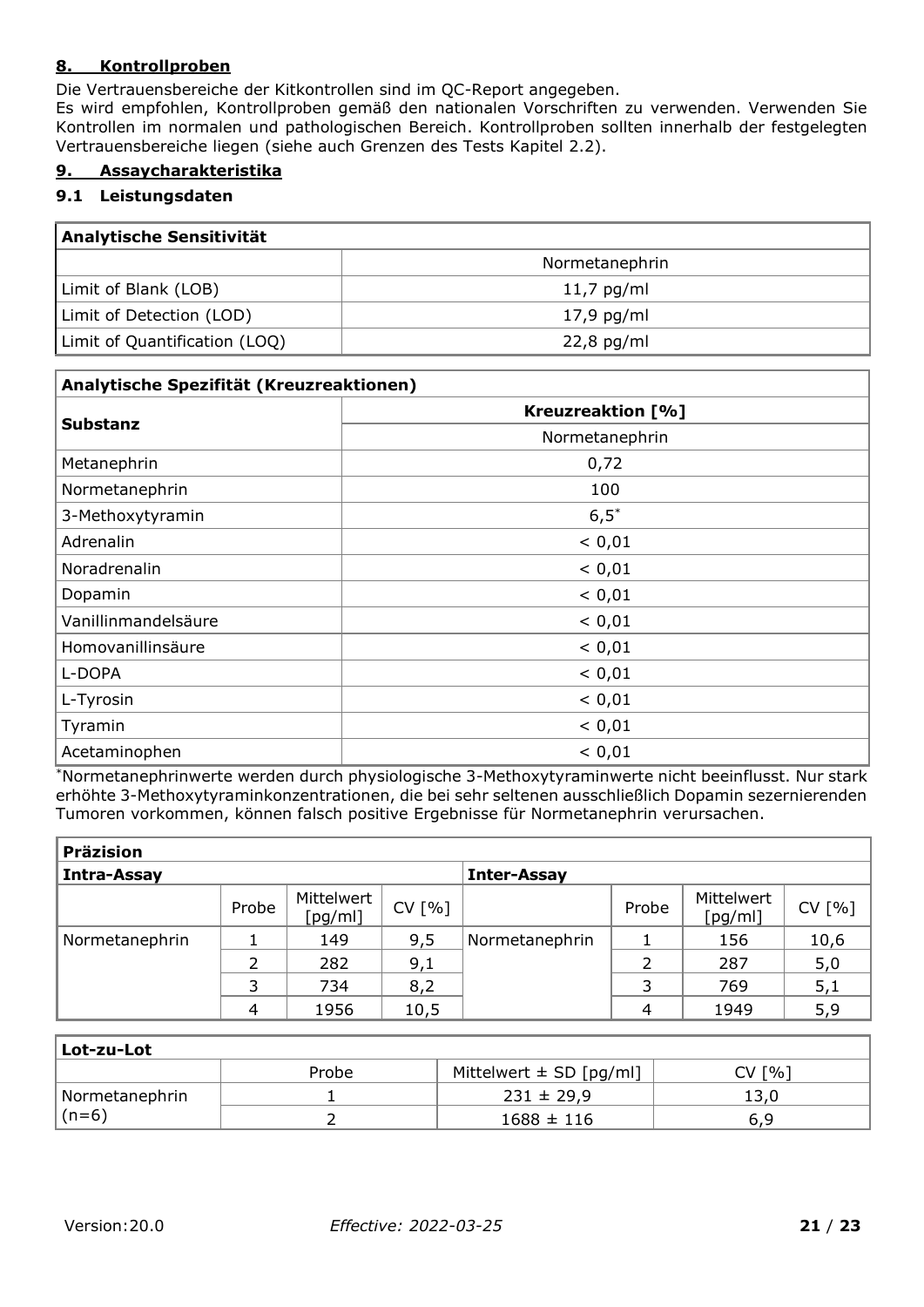| Wiederfindung  |                 |                |             |  |  |  |
|----------------|-----------------|----------------|-------------|--|--|--|
|                | Bereich [pg/ml] | Mittelwert [%] | Bereich [%] |  |  |  |
| Normetanephrin | 77,4 - 7285     | .09            | $105 - 114$ |  |  |  |

| <b>Linearität</b> |                    |                |             |  |  |
|-------------------|--------------------|----------------|-------------|--|--|
|                   | Serielle Verd. bis | Mittelwert [%] | Bereich [%] |  |  |
| Normetanephrin    | 64:،               | 98             | $92 - 102$  |  |  |

#### **Methodenvergleich: ELISA vs. LC-MS/MS [14]**

Normetanephrin  $y = 0.93x + 13; r^2 = 0.99; n = 48$ 

#### **Klinische Leistung [3]\***

|                | Diagnostische                    | Diagnostische    | Positiver Prädiktiver           | Negativer Prädiktiver |  |  |  |
|----------------|----------------------------------|------------------|---------------------------------|-----------------------|--|--|--|
|                | Spezifität [%]                   | Sensitivität [%] | Wert (PPV) $[%]$                | Wert (NPV) $[%]$      |  |  |  |
|                | 92                               | 97               | 80                              | 99                    |  |  |  |
| Normetanephrin | Positives Likelihood Ratio (LR+) |                  | Negatives Likelihood Ratio(LR-) |                       |  |  |  |
|                | 12,1                             |                  | 0.03                            |                       |  |  |  |

\*Die Bestimmung von Metanephrin und Normetanphrin unter Verwendung des 2-MET Plasma ELISA Fast Track KAPL10-1400 führt zu einer besseren klinischen Leistung (diagnostische Sensitivität 100% und diagnostische Spezifität 96%).

#### <span id="page-21-0"></span>**9.2 Metrologische Rückführbarkeit**

Die den Standards und Kontrollen des Normetanephrine Plasma ELISA Fast Track zugewiesenen Werte sind durch geeichte Wägung mit qualitätskontrolliertem Analyten auf SI-Einheiten rückführbar.

| <b>Standards und Kontrollen</b> |                  |  |  |  |
|---------------------------------|------------------|--|--|--|
|                                 | Unsicherheit [%] |  |  |  |
| Normetanephrin                  |                  |  |  |  |
|                                 |                  |  |  |  |

| 2-MET Plasma ELISA Fast Track |                                       |  |  |  |  |
|-------------------------------|---------------------------------------|--|--|--|--|
|                               | Erweiterte Unsicherheit [%] $k = 2^*$ |  |  |  |  |
| Normetanephrin                | 10,8                                  |  |  |  |  |

\*Das Intervall der maximalen erweiterten Unsicherheit ist der Bereich, in dem der wahre Messwert mit einer Wahrscheinlichkeit von 95% um den gemessenen Wert liegt.

#### <span id="page-21-1"></span>**10. Referenzen/Literatur**

- 1. Manz, B., et al., Development of enantioselective immunoassays for free plasma metanephrines. Ann N Y Acad Sci, 2004. **1018**: p. 582-7.
- 2. Lee, S.M., et al., Development and validation of liquid chromatography-tandem mass spectrometry method for quantification of plasma metanephrines for differential diagnosis of adrenal incidentaloma. Ann Lab Med, 2015. **35**(5): p. 519-22.
- 3. Peaston, R.T., et al., Performance of plasma free metanephrines measured by liquid chromatography-tandem mass spectrometry in the diagnosis of pheochromocytoma. Clin Chim Acta, 2010. **411**(7-8): p. 546-52.
- 4. de Jong, W.H., et al., Dietary influences on plasma and urinary metanephrines: implications for diagnosis of catecholamine-producing tumors. J Clin Endocrinol Metab, 2009. **94**(8): p. 2841-9.
- 5. Boot, C., et al., Single-centre study of the diagnostic performance of plasma metanephrines with seated sampling for the diagnosis of phaeochromocytoma/paraganglioma. Ann Clin Biochem, 2017. **54**(1): p. 143- 148.
- 6. Shen, Y., et al., A simple and robust liquid chromatography tandem mass spectrometry assay for determination of plasma free metanephrines and its application to routine clinical testing for diagnosis of pheochromocytoma. Biomed Chromatogr, 2019. **33**(10): p. e4622.
- 7. Anas, S.S. and S.D. Vasikaran, An audit of management of patients with borderline increased plasma-free metanephrines. Ann Clin Biochem, 2010. **47**(Pt 6): p. 554-8.
- 8. Eisenhofer, G., et al., Plasma metanephrines in renal failure. Kidney Int, 2005. **67**(2): p. 668-77.
- 9. Eisenhofer, G., et al., Pheochromocytoma catecholamine phenotypes and prediction of tumor size and location by use of plasma free metanephrines. Clin Chem, 2005. **51**(4): p. 735-44.
- 10. Eisenhofer, G., et al., Biochemical Diagnosis of Chromaffin Cell Tumors in Patients at High and Low Risk of Disease: Plasma versus Urinary Free or Deconjugated O-Methylated Catecholamine Metabolites. Clin Chem, 2018. **64**(11): p. 1646-1656.